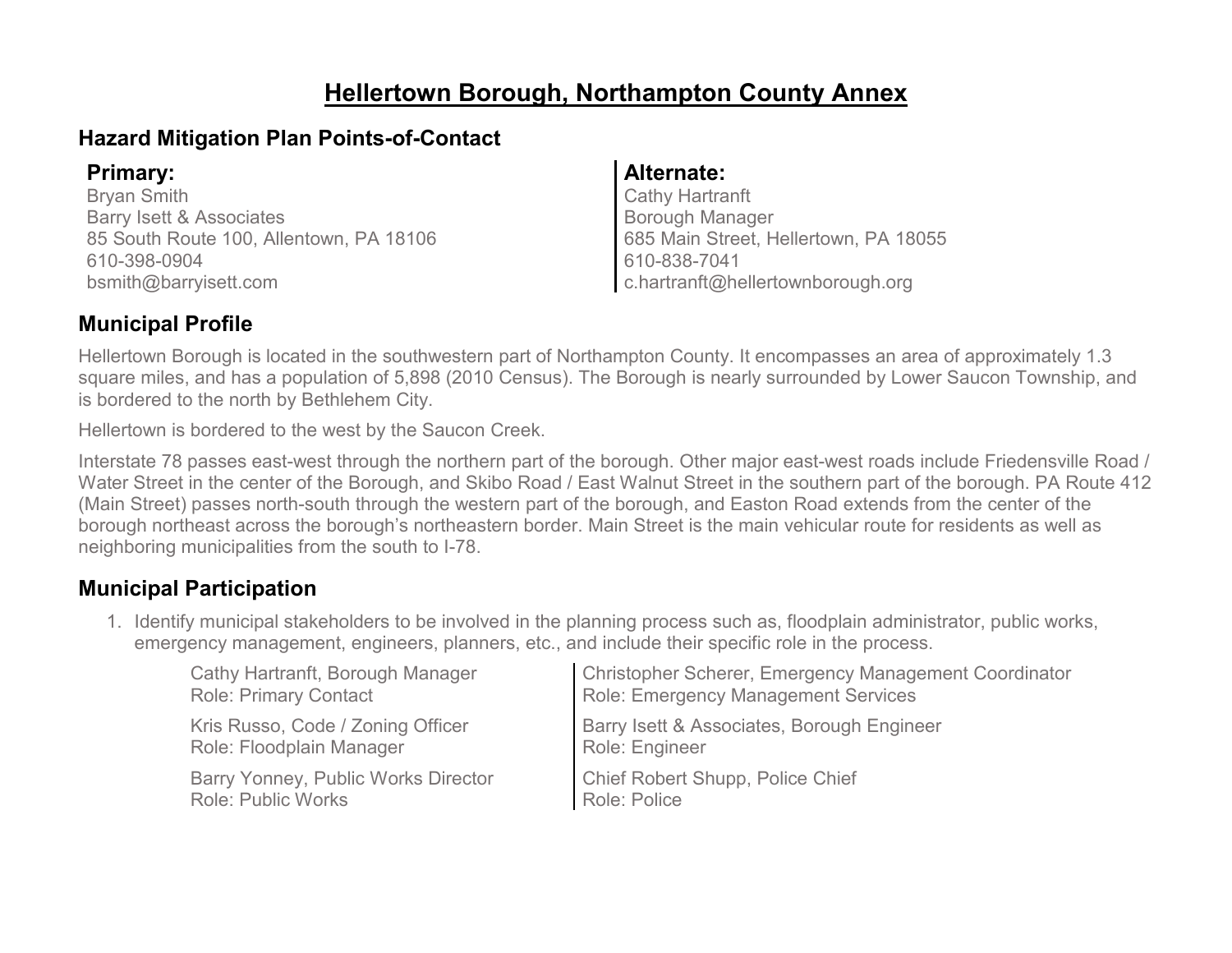#### **Municipal Participation –** *continued*

2. Identify community stakeholders such as; neighborhood groups, religious groups, major employers / businesses, etc., that will be informed and / or involved in the planning process and describe how they will be involved.

Saucon Valley Partnership Hellertown – Lower Saucon Chamber of Commerce Lehigh Valley Health Network

3. Describe how the public **will be engaged** in the current planning process examples, newsletters, social media, etc., **and how they were engaged** since the 2013 Hazard Mitigation Plan.

Newsletter / website updates Social media – borough / police Facebook pages Community events Public meetings

#### **Compliance with the National Flood Insurance Program (NFIP)**

| <b>Topic</b>                                                                                                                                      | Identify source of information, if<br>different from the one listed.  | <b>Additional Comments</b>                                                       |
|---------------------------------------------------------------------------------------------------------------------------------------------------|-----------------------------------------------------------------------|----------------------------------------------------------------------------------|
| <b>1. Staff Resources</b>                                                                                                                         |                                                                       |                                                                                  |
| Is the Community Floodplain Administrator (FPA) or NFIP Coordinator certified?                                                                    | <b>Community FPA</b>                                                  | <b>No</b>                                                                        |
| Is floodplain management an auxiliary function?                                                                                                   | <b>Community FPA</b>                                                  | <b>Yes</b>                                                                       |
| Provide an explanation of NFIP administration services (e.g., permit review,<br>GGIS, education or outreach, inspections, engineering capability) | <b>Community FPA</b>                                                  | Review permit application for<br>compliance with NFIP. Follow-up<br>inspections. |
| What are the barriers to running an effective NFIP program in the community, if<br>any?                                                           | <b>Community FPA</b>                                                  | None known                                                                       |
| 2. Compliance History                                                                                                                             |                                                                       |                                                                                  |
| Is the community in good standing with the NFIP?                                                                                                  | State NFIP Coordinator, FEMA NFIP<br>Specialist, or community records | Yes                                                                              |
| Are there any outstanding compliance issues (i.e., current violations)?                                                                           |                                                                       | No                                                                               |
| When was the most recent Community Assistance Visits (CAV) or Community<br>Assistance Contact (CAC)?                                              |                                                                       | Unknown                                                                          |
| Is a CAV or CAC scheduled or needed?                                                                                                              |                                                                       | <b>No</b>                                                                        |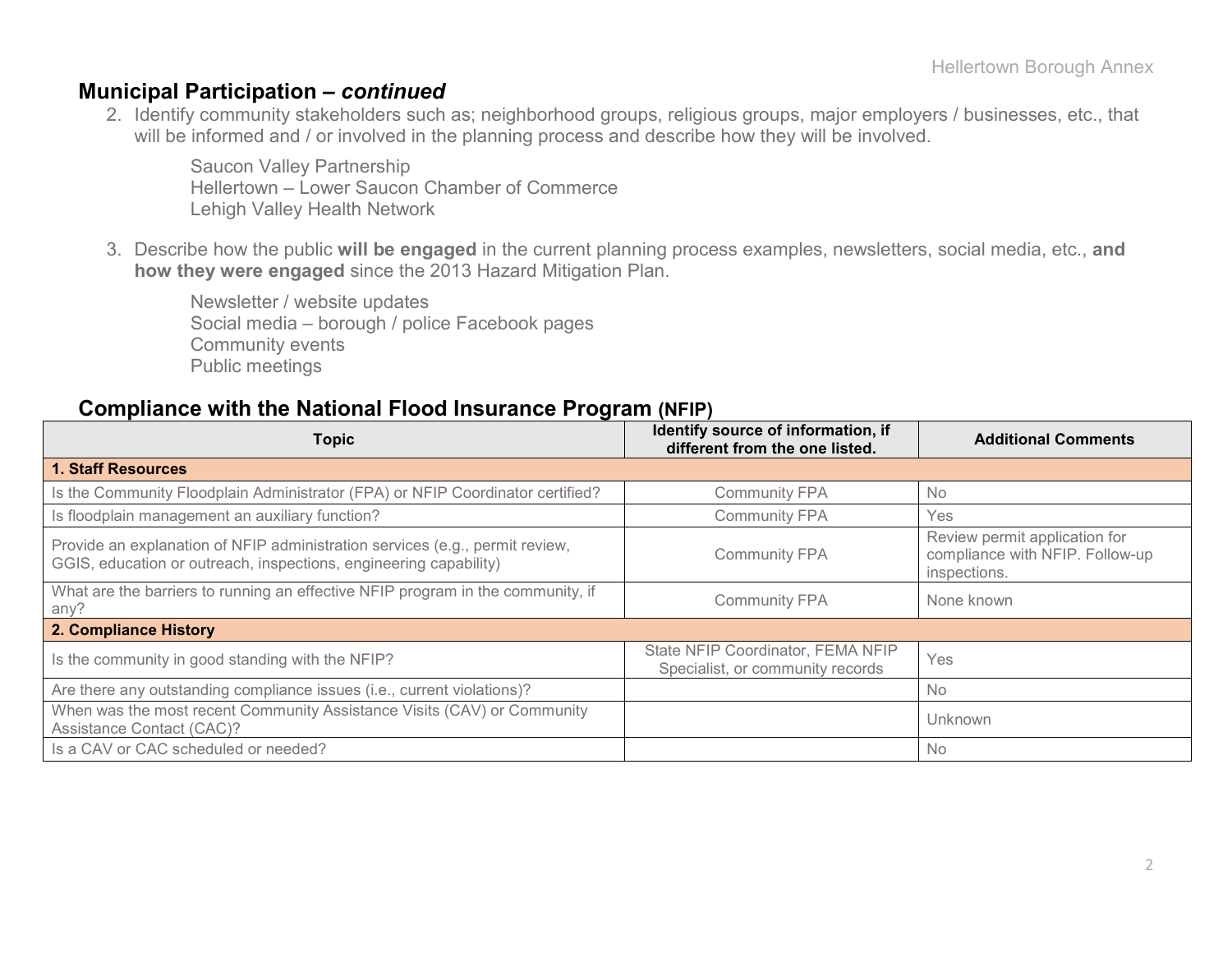# **Compliance with the National Flood Insurance Program (NFIP) –** *continued*

| <b>Topic</b>                                                                                                                                     | Identify source of information, if<br>different from the one listed.     | <b>Additional Comments</b>                                                                                                                                                                               |
|--------------------------------------------------------------------------------------------------------------------------------------------------|--------------------------------------------------------------------------|----------------------------------------------------------------------------------------------------------------------------------------------------------------------------------------------------------|
| 3. Regulation                                                                                                                                    |                                                                          |                                                                                                                                                                                                          |
| When did the community enter the NFIP?                                                                                                           | <b>NFIP Community Status Book</b>                                        | 2/8/1973                                                                                                                                                                                                 |
| Are the Flood Insurance Rate Maps (FIRMs) digital or paper? How are residents<br>assisted with mapping?                                          | <b>Community FPA</b>                                                     | Paper. The Borough has GIS<br>mapping and PDF copies of the<br>FEMA maps overlaid with tax parcel<br>data, so when residents ask, they<br>can be provided either an image or<br>print of their property. |
| Do floodplain regulations meet or exceed FEMA or State minimum requirements?<br>If so, in what ways?                                             | <b>Community FPA</b>                                                     | They just meet the minimum<br>requirements.                                                                                                                                                              |
| Describe the permitting process                                                                                                                  | Community FPA, State, FEMA NFIP                                          | Building and land development plans<br>submitted to the borough and<br>reviewed prior to issuance of a<br>permit.                                                                                        |
| <b>4. Insurance Summary</b>                                                                                                                      |                                                                          |                                                                                                                                                                                                          |
| How many NFIP policies are in the community?<br>What is the total premium and coverage?                                                          | State NFIP Coordinator or<br><b>FEMA NFIP Specialist</b>                 | 26 policies; \$46,814 premium;<br>\$5,821,700 coverage                                                                                                                                                   |
| How many claims have been paid in the community? What is the total amount of<br>paid claims? How many substantial damage claims have there been? | FEMA NFIP or Insurance Specialist                                        | 16 total; 12 paid; \$252,654; 4<br>substantial                                                                                                                                                           |
| How many structures are exposed to flood risk within the community?                                                                              | Community FPA or GIS Analyst                                             |                                                                                                                                                                                                          |
| Describe any areas of flood risk with limited NFIP policy coverage                                                                               | Community FPA or FEMA Insurance<br>Specialist                            | Silver Creek corridor                                                                                                                                                                                    |
| 5. Community Rating System (CRS)                                                                                                                 |                                                                          |                                                                                                                                                                                                          |
| Does the community participate in CRS?                                                                                                           | Community FPA, State, or FEMA NFIP                                       | <b>No</b>                                                                                                                                                                                                |
| If so, what is the community's CRS Class Ranking?                                                                                                | Flood Insurance Manual<br>(http://www.fema.gov/floodinsurancemanual.gov) |                                                                                                                                                                                                          |
| What categories and activities provide CRS points and how can the Class be<br>improved?                                                          |                                                                          |                                                                                                                                                                                                          |
| Does the plan include CRS planning requirements?                                                                                                 | Community FPA, FEMA CRS<br>Coordinator, or ISO representative            |                                                                                                                                                                                                          |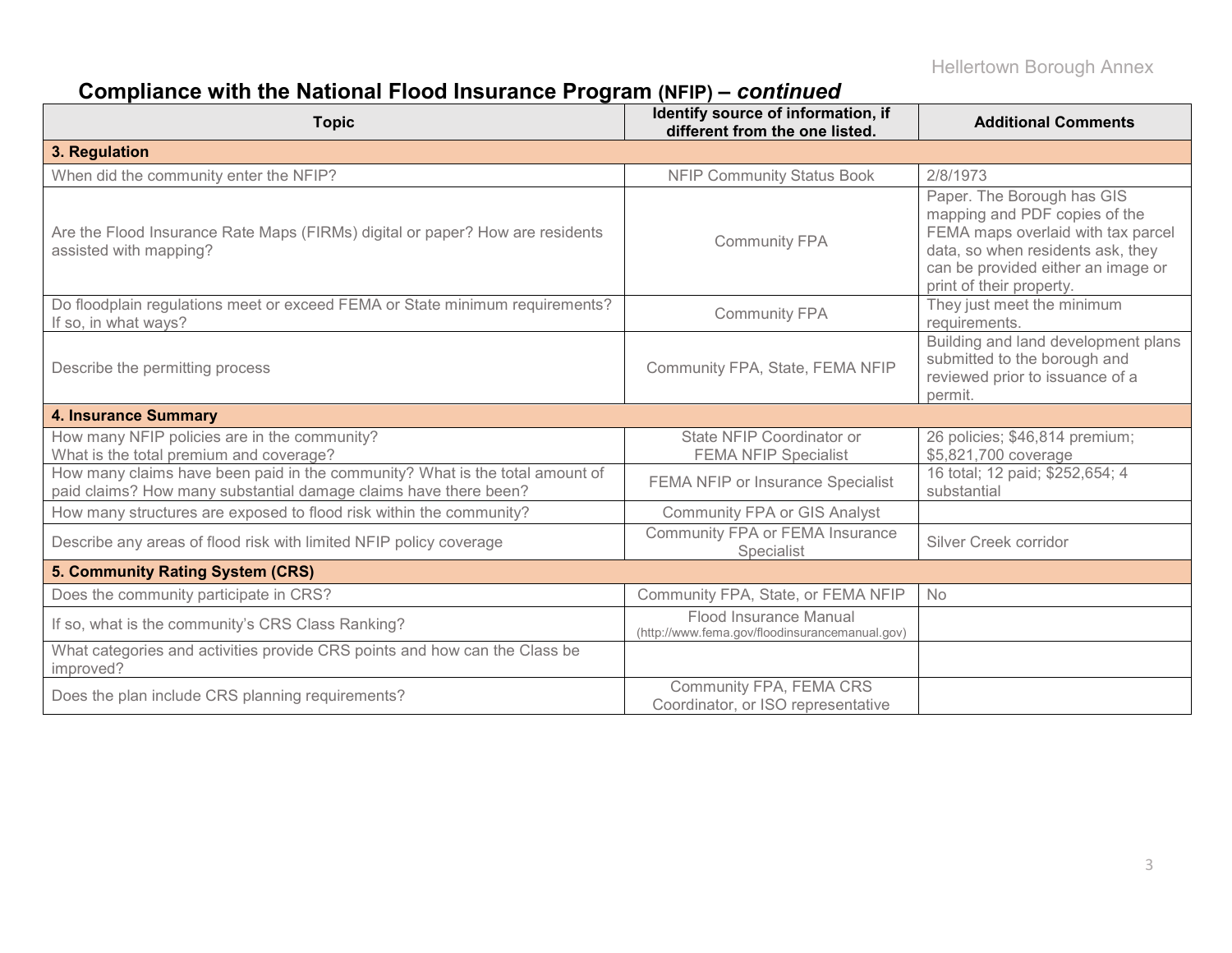#### **Community Assets**

Community assets are defined to include anything that is important to the character as well as the function of a community, and can be described in four categories, they are; people, economy, natural environment and built environment. Please identify the community assets and location under each category.

#### **1. People**

 Concentrations of vulnerable populations such as the elderly, physically or mentally disabled, non-English speaking, and the medically or chemically dependent.

Front Street Apartments Saucon Valley Manor Saucon Manor

 Types of visiting populations where large numbers of people are concentrated such as visitors for special events and students.

Visitors for special events at Dimmick Park; 200 – 2,000 Visitors for special events at Water Street Park; 50 – 300 Visitors to Dimmick Park Pool; 50 – 200 Meetings / events at Borough Hall; 20 – 150 Meetings / events at Dewey Fire Hall; 20 – 150

#### **2. Economy**

Major employers, primary economic sectors such as agriculture and commercial centers where losses would have a severe impact on the community.

Town Center, Main Street (SR 412)

#### **3. Natural Environment**

Those areas / features that can provide protective functions that reduce the magnitude of hazard events such as, wetlands or riparian areas, and other environmental features important to protect.

Hellertown Marsh Thomas Iron Site Open Space Tuminello Park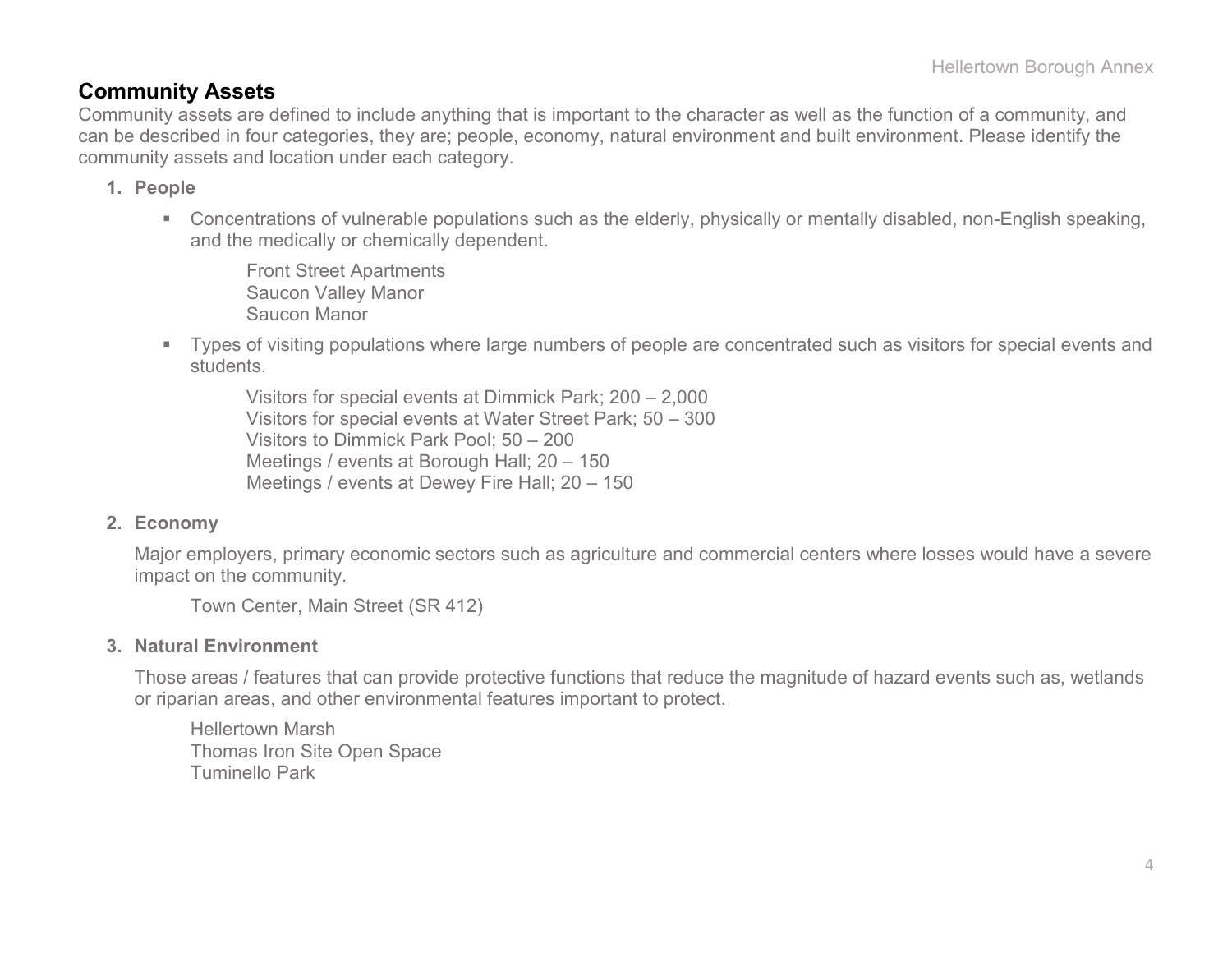#### **Community Assets –** *continued*

- **4. Built Environment**
	- Existing structures such as, concentrations of buildings that may be more vulnerable to hazards based on location, age, construction type and / or condition of use.

Structures abutting Silver Creek and Polk Valley Run

**Infrastructure systems such as water and wastewater facilities, power utilities, transportation systems,** communication systems, energy pipelines and storage.

Public water and sewer Stormwater system SR 412 Main Street (north / south) connector

 High potential loss facilities such as, dams, locations that house hazardous materials, military and / or civilian defense installations.

None known

 Critical facilities such as, hospitals, medical facilities, police and fires stations, emergency operations centers, shelters, schools and airports / heliports.

Dewey Fire Hall Borough Hall Saucon Valley Manor Lehigh Valley Health Network Center

- Cultural / historical resources such as, museums, parks, stadiums, etc.
	- Dimmick Park Water Street Park Borough Hall Grist Mill Hellertown Pool Lost Cavern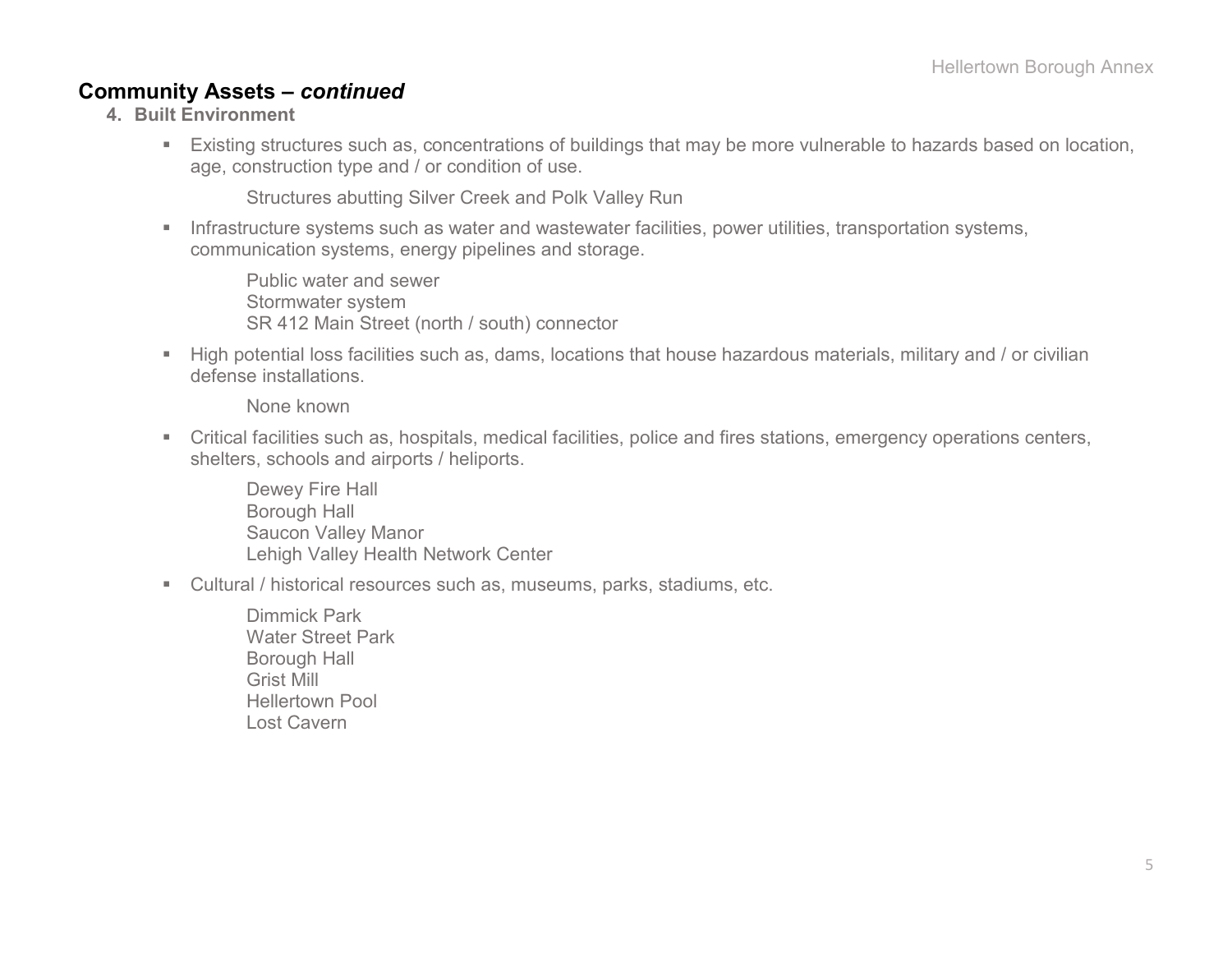# **Capability Assessment**

|                      |                                                                |                         | <b>Status</b>                                                |                      |                                                     | <b>Effect on</b><br><b>Hazard Loss</b>                 |                                                               | <b>Has the 2013</b>                                                                                     |                                                                                           |                                      |
|----------------------|----------------------------------------------------------------|-------------------------|--------------------------------------------------------------|----------------------|-----------------------------------------------------|--------------------------------------------------------|---------------------------------------------------------------|---------------------------------------------------------------------------------------------------------|-------------------------------------------------------------------------------------------|--------------------------------------|
| Capability           | <b>Regulatory</b><br>$\sqrt{ }$ Tools<br>$\checkmark$ Programs | Place<br>$\equiv$       | <b>Date</b><br><b>Adopted</b><br><b>or</b><br><b>Updated</b> | Development<br>Under | Department /<br><b>Agency</b><br><b>Responsible</b> | <b>Reduction:</b><br>-Supports<br>-Neutral<br>-Hinders | <b>Change since</b><br>2013 Plan?<br>+ Positive<br>- Negative | <b>Plan been</b><br>integrated<br>into the<br><b>Regulatory</b><br><b>Tool/Program</b><br>? If so, how? | How can these<br>capabilities be<br>expanded and<br>improved to<br>reduce risk?           | <b>Additional</b><br><b>Comments</b> |
|                      | Comprehensive Plan                                             | X                       | 2009                                                         |                      | Joint<br>Borough and<br>Township                    |                                                        |                                                               | Comp. plan<br>predated<br>Hazard<br>Mitigation plan<br>of 2013.                                         | Incorporate<br>Hazard<br>Mitigation in<br>Comprehensive<br>Plan Update<br>$(2019 - 2020)$ |                                      |
|                      | Capital Improvement Plan                                       |                         |                                                              |                      |                                                     |                                                        |                                                               |                                                                                                         |                                                                                           |                                      |
| Regulatory           | Economic Development Plan                                      |                         |                                                              |                      |                                                     |                                                        |                                                               |                                                                                                         |                                                                                           |                                      |
|                      | Continuity of Operations Plan                                  |                         |                                                              |                      |                                                     |                                                        |                                                               |                                                                                                         |                                                                                           |                                      |
|                      | Stormwater Management Plan /<br>Ordinance                      | $\overline{\mathsf{X}}$ | 3/21/2005                                                    |                      | Planning                                            |                                                        |                                                               | Ordinance<br>predated<br>Hazard<br><b>Mitigation Plan</b><br>of 2013.                                   | Incorporate<br>Hazard<br>Mitigation in<br>any updates.                                    |                                      |
| œ<br><b>Planning</b> | Open Space Management Plan<br>(or Parks/Rec., Greenways Plan)  | $\times$                | 2006                                                         |                      | Planning                                            |                                                        |                                                               | Plan predated<br>Hazard<br><b>Mitigation Plan</b><br>of 2013.                                           | Incorporated<br>Hazard<br>Mitigation in<br>any updates.                                   |                                      |
|                      | <b>Natural Resource Protection Plan</b>                        |                         |                                                              |                      |                                                     |                                                        |                                                               |                                                                                                         |                                                                                           |                                      |
| $\div$               | <b>Transportation Plan</b>                                     | $\times$                | 2009                                                         |                      | Planning                                            |                                                        |                                                               | Transportation<br>plan predated<br>Hazard<br><b>Mitigation Plan</b><br>of 2013.                         | Incorporate<br>Hazard<br>Mitigation in<br>any updates.                                    |                                      |
|                      | <b>Historic Preservation Plan</b>                              |                         |                                                              |                      |                                                     |                                                        |                                                               |                                                                                                         |                                                                                           |                                      |
|                      | Floodplain Management Plan                                     |                         |                                                              |                      |                                                     |                                                        |                                                               |                                                                                                         |                                                                                           |                                      |
|                      | <b>Farmland Preservation</b>                                   |                         |                                                              |                      |                                                     |                                                        |                                                               |                                                                                                         |                                                                                           |                                      |
|                      | <b>Evacuation Plan</b>                                         |                         |                                                              |                      |                                                     |                                                        |                                                               |                                                                                                         |                                                                                           |                                      |
|                      | Disaster Recovery Plan                                         |                         |                                                              |                      |                                                     |                                                        |                                                               |                                                                                                         |                                                                                           |                                      |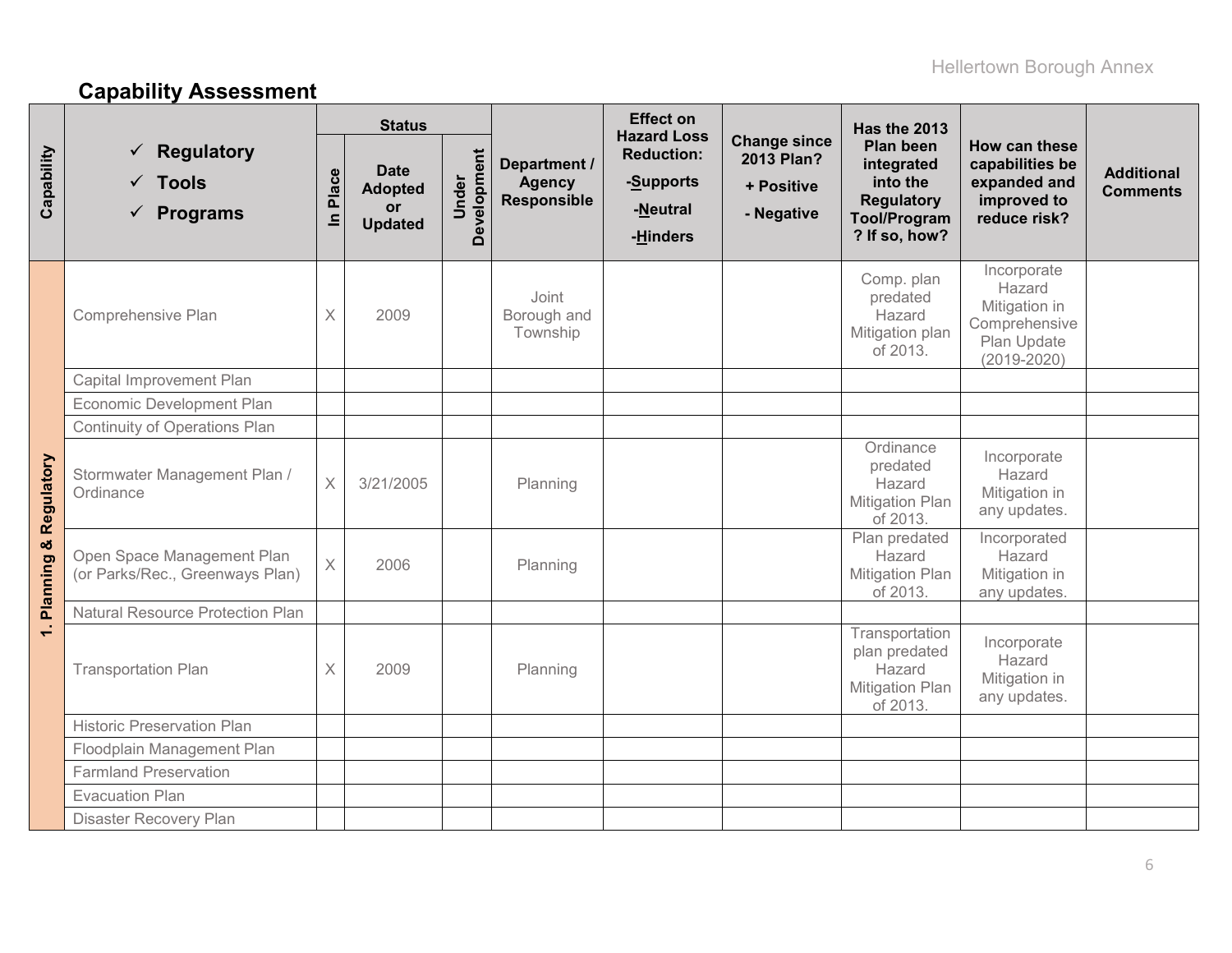|                                  |                                                                           | <b>Effect on</b><br><b>Status</b><br><b>Hazard Loss</b> |                                                       |                      |                                                     | <b>Has the 2013</b>                                    | How can                                                              |                                                                                                  |                                                                            |                                      |
|----------------------------------|---------------------------------------------------------------------------|---------------------------------------------------------|-------------------------------------------------------|----------------------|-----------------------------------------------------|--------------------------------------------------------|----------------------------------------------------------------------|--------------------------------------------------------------------------------------------------|----------------------------------------------------------------------------|--------------------------------------|
| Capability                       | <b>Regulatory</b><br><b>Tools</b><br>$\checkmark$<br><b>Programs</b><br>✓ | Place<br>$\overline{=}$                                 | <b>Date</b><br><b>Adopted</b><br>or<br><b>Updated</b> | Under<br>Development | Department /<br><b>Agency</b><br><b>Responsible</b> | <b>Reduction:</b><br>-Supports<br>-Neutral<br>-Hinders | <b>Change since</b><br><b>2013 Plan?</b><br>+ Positive<br>- Negative | Plan been<br>integrated<br>into the<br><b>Regulatory</b><br><b>Tool/Program</b><br>? If so, how? | these<br>capabilities<br>be expanded<br>and improved<br>to reduce<br>risk? | <b>Additional</b><br><b>Comments</b> |
|                                  | <b>Hazard Mitigation Plan</b>                                             | $\times$                                                | 11/2018                                               |                      | Zoning /<br>Emergency<br>Management<br>Services     |                                                        |                                                                      | N/A                                                                                              |                                                                            |                                      |
|                                  | <b>Emergency Operations Plan</b>                                          | $\times$                                                | 10/2019                                               |                      | Emergency<br>Management<br>Services                 |                                                        |                                                                      |                                                                                                  |                                                                            |                                      |
|                                  | <b>Zoning Regulations</b>                                                 | $\times$                                                | 9/17/2012                                             |                      | Zoning                                              |                                                        |                                                                      | Plan predated<br>Hazard<br><b>Mitigation Plan</b><br>of 2013.                                    | Incorporate<br>Hazard<br>Mitigation in<br>any updates.                     |                                      |
| <b>Planning &amp; Regulatory</b> | <b>Floodplain Regulations</b>                                             | $\times$                                                | 3/3/2014                                              |                      | Zoning                                              |                                                        |                                                                      | Hazard<br>Mitigation<br>incorporated<br>in last update<br>of 2014.                               | Incorporate<br>Hazard<br>Mitigation in<br>any updates.                     |                                      |
|                                  | <b>NFIP Participation</b>                                                 | $\mathsf X$                                             |                                                       |                      |                                                     |                                                        |                                                                      |                                                                                                  |                                                                            |                                      |
| $\div$                           | <b>Building Code</b>                                                      | $\times$                                                | 6/21/2004                                             |                      | Zoning                                              |                                                        |                                                                      | Plan predated<br>Hazard<br><b>Mitigation Plan</b><br>of 2013.                                    | Incorporate<br>Hazard<br>Mitigation in<br>any updates.                     | Uniform<br>Construction<br>Code      |
|                                  | Fire Code                                                                 | X                                                       | 6/16/2014                                             |                      | Zoning                                              |                                                        |                                                                      | International<br>Fire Code<br>Adopted                                                            | Incorporate<br>Hazard<br>Mitigation in<br>any updates.                     |                                      |
|                                  | Other                                                                     |                                                         |                                                       |                      |                                                     |                                                        |                                                                      |                                                                                                  |                                                                            |                                      |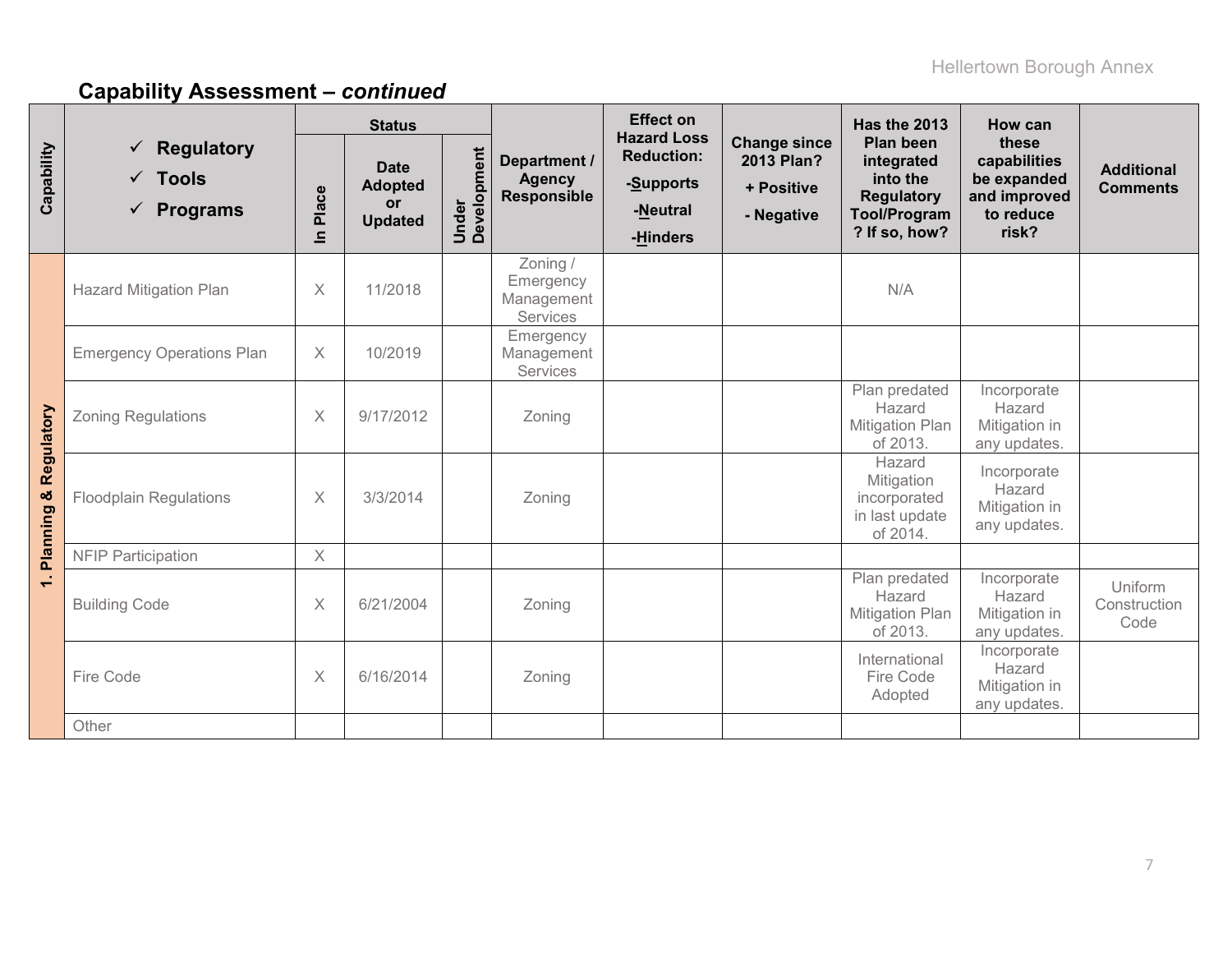| Capability                     | $\checkmark$ Staff<br><b>Personnel</b><br><b>Resources</b>                                                                       | <b>Yes</b> | <b>No</b> | Department /<br><b>Agency</b>                                    | <b>Change since</b><br>2013 Plan?<br>+ Positive<br>- Negative | How can these<br>capabilities be<br>expanded and<br>improved to<br>reduce risk? | <b>Additional</b><br><b>Comments</b> |
|--------------------------------|----------------------------------------------------------------------------------------------------------------------------------|------------|-----------|------------------------------------------------------------------|---------------------------------------------------------------|---------------------------------------------------------------------------------|--------------------------------------|
|                                | Planners (with land use / land development knowledge)                                                                            |            | X         |                                                                  | No change                                                     |                                                                                 | Use Borough<br>engineering firm      |
|                                | Planners or engineers (with natural and / or human-caused hazards<br>knowledge)                                                  |            | Χ         |                                                                  |                                                               |                                                                                 |                                      |
|                                | Engineers or professionals trained in building and / or infrastructure<br>construction practices (including building inspectors) | $\times$   |           | Zoning / Codes                                                   | No change                                                     |                                                                                 |                                      |
| Technology                     | <b>Emergency Manager</b>                                                                                                         |            |           | <b>EMS</b><br>Coordinator                                        | No change                                                     | Continue<br>coordination with<br>other staff                                    |                                      |
| ఱ                              | Floodplain administrator / manager                                                                                               | X          |           | Zoning Officer                                                   | No change                                                     | Continue<br>coordination with<br>other staff                                    |                                      |
|                                | Land surveyors                                                                                                                   |            |           |                                                                  | No change                                                     |                                                                                 | Use Borough<br>engineering firm      |
| Administrative<br>$\mathbf{N}$ | Staff familiar with the hazards of the community                                                                                 | $\times$   |           | Zoning Officer,<br>Police Chief and<br><b>EMS</b><br>Coordinator |                                                               |                                                                                 |                                      |
|                                | Personnel skilled in Geographical Information Systems (GIS) and /<br>or FEMA's HAZUS program                                     |            | X         |                                                                  | No change                                                     |                                                                                 | Use Borough<br>engineering firm      |
|                                | Grant writers or fiscal staff to handle large / complex grants                                                                   |            | X         |                                                                  | No change                                                     |                                                                                 | Use Borough<br>engineering firm      |
|                                | Other                                                                                                                            |            |           |                                                                  |                                                               |                                                                                 |                                      |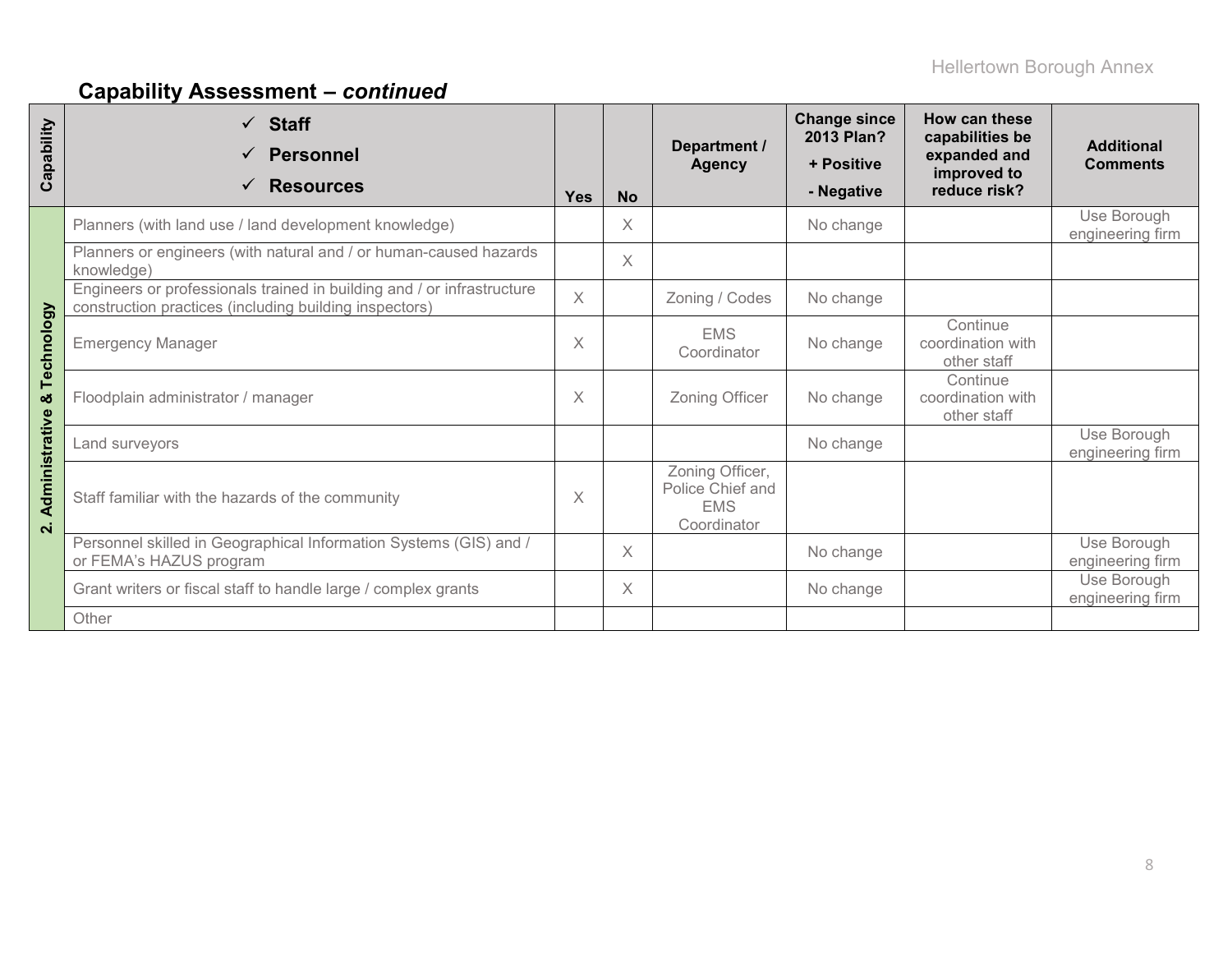| Capability                                              | <b>Yes</b> | <b>No</b> | Department /<br><b>Agency</b> | <b>Change since</b><br>2013 Plan?<br>+ Positive<br>- Negative | How can these<br>capabilities be<br>expanded and<br>improved to<br>reduce risk? | <b>Additional</b><br><b>Comments</b>                                                                        |
|---------------------------------------------------------|------------|-----------|-------------------------------|---------------------------------------------------------------|---------------------------------------------------------------------------------|-------------------------------------------------------------------------------------------------------------|
| Capital improvement programming                         | X          |           | Council and<br>Manager        | <b>No</b>                                                     | Develop Specific<br>Projects Which<br>Mitigate Current<br><b>Issues</b>         |                                                                                                             |
| <b>Community Development Block Grants (CDBG)</b>        | $\times$   |           | Manager                       | <b>No</b>                                                     | Additional funding<br>made available                                            |                                                                                                             |
| Special purposes taxes                                  | $\times$   |           | Council                       |                                                               |                                                                                 |                                                                                                             |
| Gas / Electricity utility fees                          |            | $\times$  |                               |                                                               |                                                                                 |                                                                                                             |
| 3. Financial Resources<br>Water / Sewer fees            | $\times$   |           | Borough<br>Authority          | <b>No</b>                                                     | Coordinate with<br>borough on capital<br>projects                               |                                                                                                             |
| Stormwater utility fees                                 |            | $\times$  |                               |                                                               |                                                                                 |                                                                                                             |
| Development impact fees                                 |            | $\times$  |                               |                                                               |                                                                                 |                                                                                                             |
| General obligation, revenue, and / or special tax bonds | $\times$   |           | Council                       |                                                               |                                                                                 |                                                                                                             |
| Partnering arrangements or intergovernmental agreements | X          |           | Council and<br>Planning       | No                                                            |                                                                                 | Saucon Valley<br>Partnership-<br>Lower Saucon,<br>Hellertown and<br>Saucon Valley<br><b>School District</b> |
| Other                                                   |            |           |                               |                                                               |                                                                                 |                                                                                                             |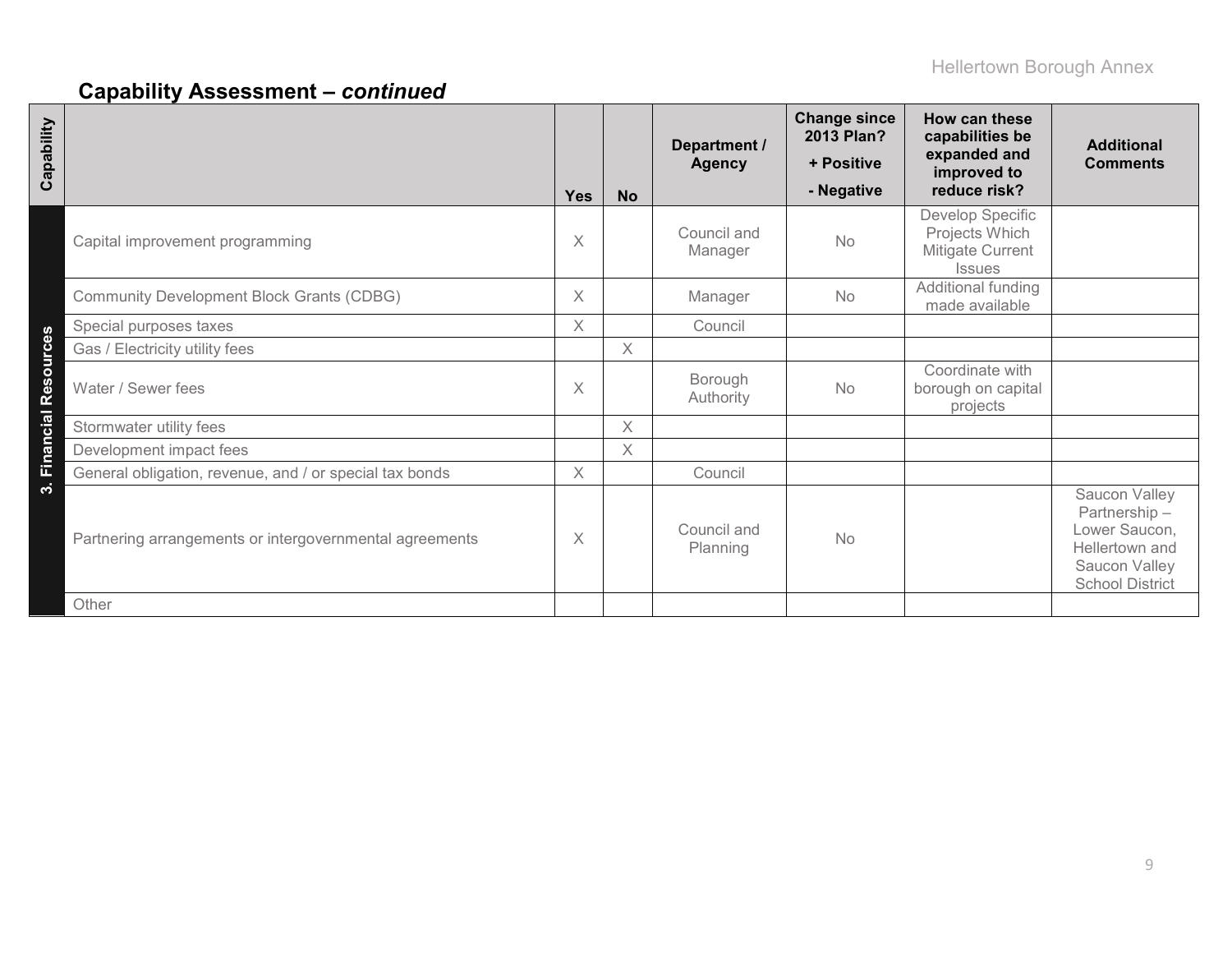| qpability<br>ပ       | Program<br>Organization                                                                                                                                           | Yes | <b>No</b> | Department /<br><b>Agency</b> | <b>Change since</b><br>2013 Plan?<br>+ Positive<br>- Negative | How can these<br>capabilities be<br>expanded and<br>improved to<br>reduce risk? | <b>Additional</b><br><b>Comments</b> |
|----------------------|-------------------------------------------------------------------------------------------------------------------------------------------------------------------|-----|-----------|-------------------------------|---------------------------------------------------------------|---------------------------------------------------------------------------------|--------------------------------------|
|                      | <b>Firewise Communities Certification</b>                                                                                                                         |     | X         |                               |                                                               |                                                                                 |                                      |
|                      | <b>StormReady Certification</b>                                                                                                                                   |     | X         |                               |                                                               |                                                                                 |                                      |
|                      | Natural disaster or safety-related school programs                                                                                                                |     | X         |                               |                                                               |                                                                                 |                                      |
| <b>Outreach</b><br>ೲ | Ongoing public education or information programs such as,<br>responsible water use, fire safety, household preparedness, and<br>environmental education.          |     | $\times$  |                               |                                                               |                                                                                 |                                      |
| Education            | Public-private partnership initiatives addressing disaster related                                                                                                |     | $\times$  |                               |                                                               |                                                                                 |                                      |
|                      | issues.                                                                                                                                                           |     |           |                               |                                                               |                                                                                 |                                      |
|                      | Local citizen groups or non-profit organizations focused on<br>environmental protection, emergency preparedness, access and<br>functional needs populations, etc. | X   |           | Saucon Creek<br>Watershed     | <b>No</b>                                                     |                                                                                 |                                      |
|                      | Other                                                                                                                                                             |     |           |                               |                                                               |                                                                                 |                                      |

| li‼<br>ပိ                      |                                | Limited | <b>Degree of Capability</b><br><b>Moderate</b> | High | Change since the 2013 Hazard<br><b>Mitigation Plan?</b><br>If so, how? | <b>Additional Comments</b> |
|--------------------------------|--------------------------------|---------|------------------------------------------------|------|------------------------------------------------------------------------|----------------------------|
| だ                              | <b>Planning and Regulatory</b> |         | X                                              |      | <b>No</b>                                                              |                            |
| $\mathbf{\Phi}$<br>Self<br>ssm | Administrative and Technical   |         | X                                              |      | No                                                                     |                            |
| <b>1</b>                       | Financial                      | X       |                                                |      | No                                                                     |                            |
|                                | <b>Education and Outreach</b>  |         | Χ                                              |      | No                                                                     |                            |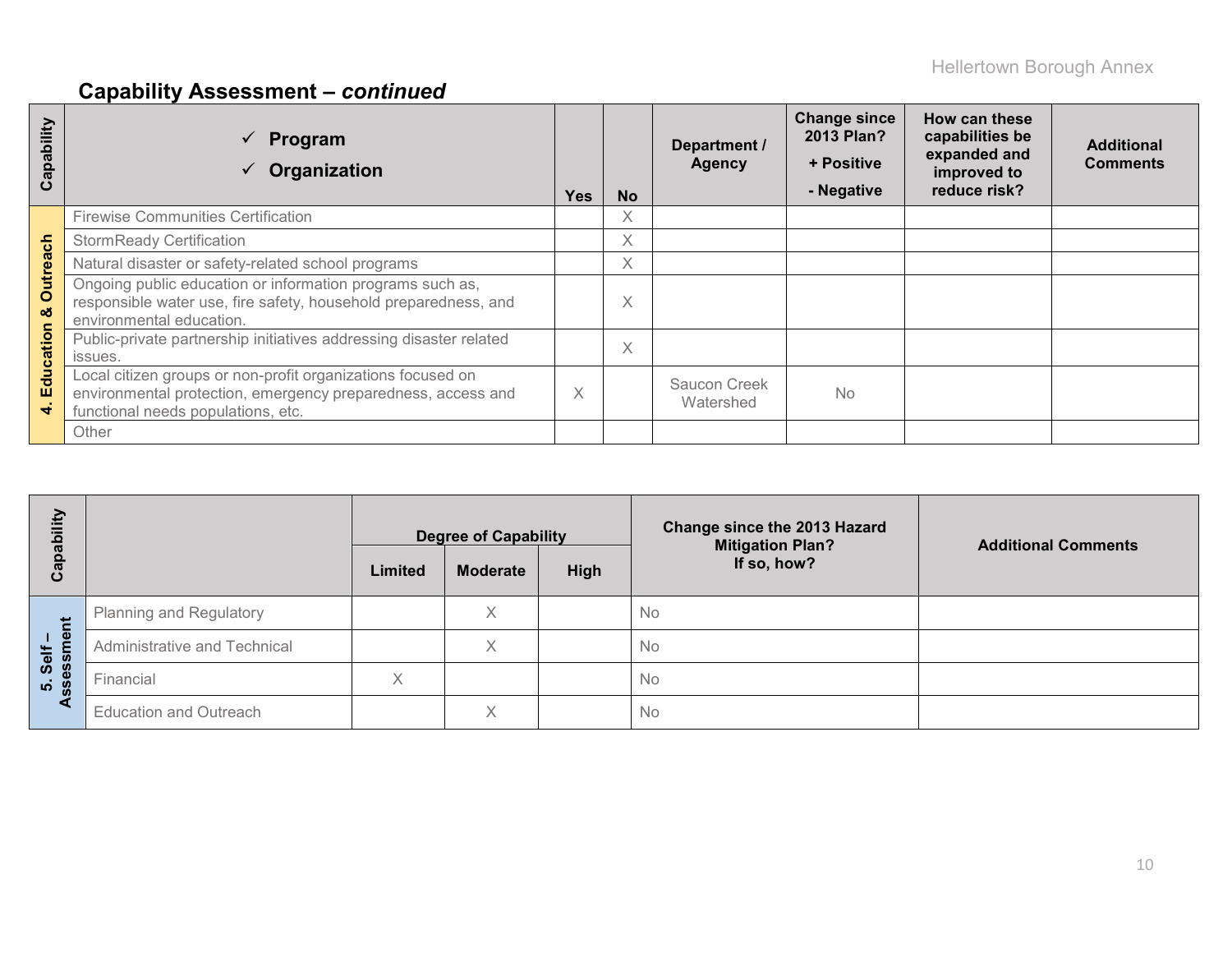#### **Known or Anticipated Future Development / Redevelopment**

| Development /<br><b>Number of Structures</b><br><b>Type of Development</b><br>Location<br><b>Property Name</b> |                         |           | <b>Known Hazard Zone</b>                        | <b>Description / Status</b>      |                                                                                                 |
|----------------------------------------------------------------------------------------------------------------|-------------------------|-----------|-------------------------------------------------|----------------------------------|-------------------------------------------------------------------------------------------------|
| Saucon Valley Country Club<br><b>Housing Project</b>                                                           | Residential subdivision | $50+$     | East side of Borough /<br>Lower Saucon Township | <b>Silver Creek</b><br>Watershed | Planning Stage.<br>Stormwater runoff will<br>directly impact Borough<br>stormwater systems.     |
| <b>Champion Spark Plug Building</b>                                                                            | Commercial              |           | North end of Borough                            | None known                       | Planning Stage. Re-use of<br>former superfund site for<br>commercial use.                       |
| Saucon Valley Manor<br>Expansion                                                                               | <b>Elderly Care</b>     | 120 units | Center of Borough, Front<br>and Thomas Streets  | None known                       | Phased development. New<br>residential units to expand<br>existing elderly housing<br>facility. |

#### **Natural & Non-Natural Event History Specific to Hellertown Borough**

| <b>Type of Event and Date(s)</b>           | <b>FEMA Disaster #</b><br>(if applicable) | Local Damage(s) or Loss(es)                                                                                                                                 |
|--------------------------------------------|-------------------------------------------|-------------------------------------------------------------------------------------------------------------------------------------------------------------|
| Hurricane Andrew - 1992                    | (Not Declared)                            | Unknown                                                                                                                                                     |
| Hurricane Ivan - 9/17/2004                 | DR-1557-PA                                | Depot Street Culvert collapsed, bridge abutments and streambank erosion,<br>temporary closure of several streets.                                           |
| Hurricane Irene - 8/26/2011 - 8/30/2011    | DR-4025-PA<br>EM-3339                     | Erosion of Silver Creek streambanks, damage to private properties along Silver<br>Creek and Polk Valley Run, floodwaters close Water Street / Front Street. |
| Tropical Storm Lee - 9/3/2011 - 10/15/2011 | DR-4030-PA<br>EM-3340                     | Heavy accumulation of debris and sediment in the Silver Creek, floodwaters<br>close Water Street / Front Street.                                            |
| October Snowstorm - 2011                   | (Not Declared)                            | Temporary road closures due to fallen trees, debris, and wires. Loss of power to<br>Borough up to 7 days following event.                                   |
| Pennsylvania COVID-19 Pandemic - 1/2020    | DR-4506-PA                                | Emergency Protective measures to combat COVID-19 Pandemic.                                                                                                  |
| <b>Remnants of Hurricane Ida</b>           | DR-4618-PA                                | Assistance to eligible individuals and families affected by this disaster.                                                                                  |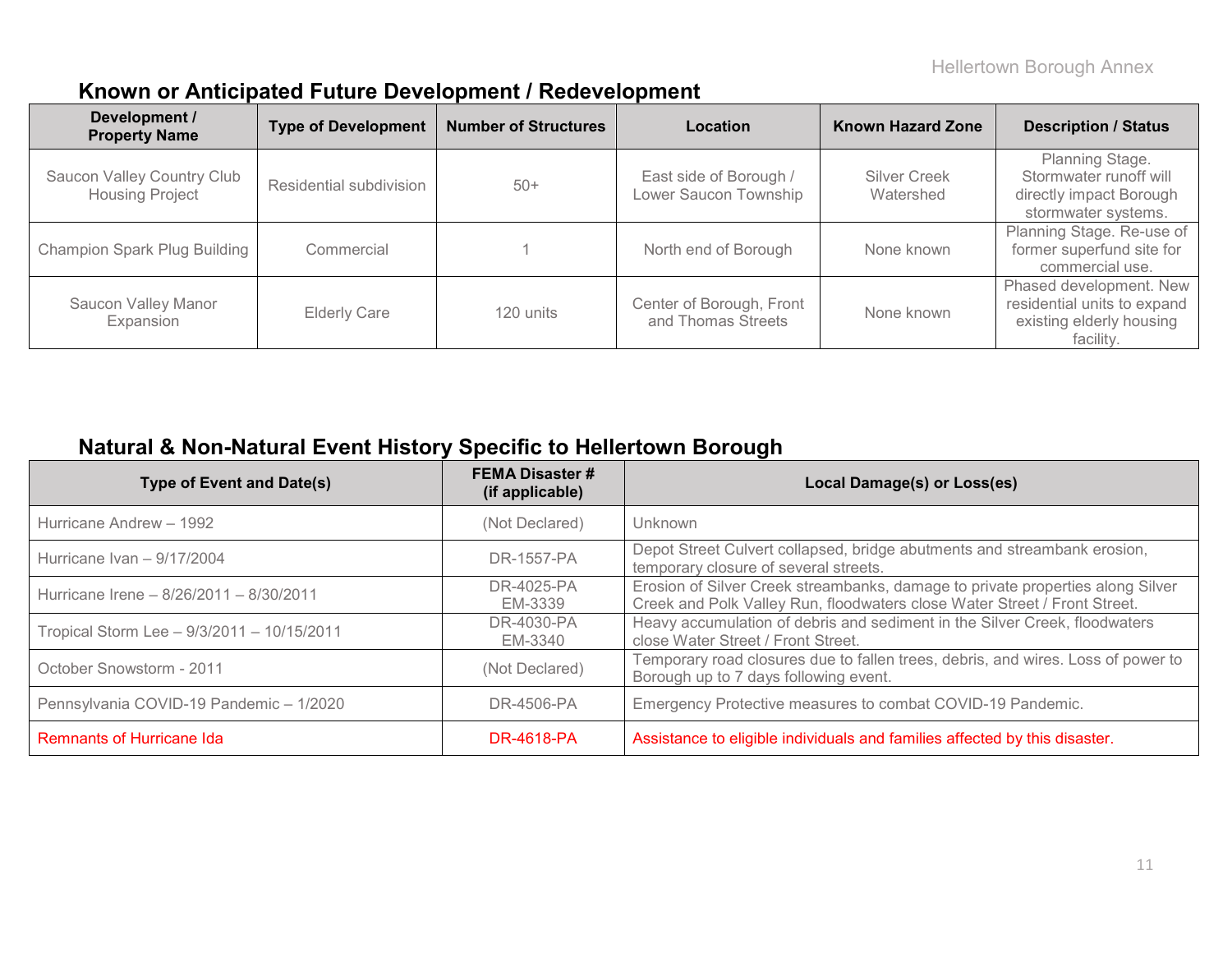# **2013 Municipal Action Plan Status**

|                         |                                                                                                                                                                                                                                                                                                                                                                                                                                                                                                                                                                                                                                                                                                                                                                                                       |                        |                            | <b>Status</b> |           |              |                                                        |
|-------------------------|-------------------------------------------------------------------------------------------------------------------------------------------------------------------------------------------------------------------------------------------------------------------------------------------------------------------------------------------------------------------------------------------------------------------------------------------------------------------------------------------------------------------------------------------------------------------------------------------------------------------------------------------------------------------------------------------------------------------------------------------------------------------------------------------------------|------------------------|----------------------------|---------------|-----------|--------------|--------------------------------------------------------|
|                         | <b>Existing Mitigation Action</b><br>(from 2013 Hazard Mitigation Plan)                                                                                                                                                                                                                                                                                                                                                                                                                                                                                                                                                                                                                                                                                                                               | No Progress<br>Unknown | Progress<br>$\overline{=}$ | Continuous    | Completed | Discontinued | <b>Additional Comments</b>                             |
| 1                       | Silver Creek Corridor Stabilization and Clearing (Borough Line (east) to confluence of<br>Saucon Creek (west)) - Excavation and clearing of deposited sediment and debris and<br>stabilization of the streambank and bridge abutment.                                                                                                                                                                                                                                                                                                                                                                                                                                                                                                                                                                 |                        |                            | $\times$      |           |              |                                                        |
| $\overline{2}$          | Replacement of Harris Street Bridge - Remove and replace the Harris Street Bridge and<br>associated abutments. The existing structure currently creates a temporary dam of the<br>floodwaters, which creates significant damage to neighboring properties and municipal<br>roads. In addition, the structure has open grate decking which allows floodwaters to<br>penetrate the structure and block the road. A new structure will open the stream channel,<br>permit better flow along the stream corridor, and reduce bypass flows over private land<br>and public streets.                                                                                                                                                                                                                        |                        |                            |               | $\times$  |              | Action not carried through to the 2018<br>Action Plan. |
| 3                       | Thomas Iron Site Floodplain Restoration - In the early 1900's, the Thomas<br>Iron site was a steel processing facility which supported neighboring<br>Bethlehem Steel. The site is largely a low-lying area in the oxbow of the Saucon Creek.<br>This area was filled with slag, an aggregate by-product of the steel extraction process.<br>The fill material has reduced the historic floodplain of the Saucon Creek, just below the<br>confluence of Silver Creek.<br>The removal of this material and restoration of the floodplain will significantly increase the<br>holding capacity of the Saucon Creek and reduce upstream flooding of the Silver Creek<br>and Borough. Work to include removal of slag material, restoration of the floodplain<br>vegetation and stream bank stabilization. | $\times$               |                            |               |           |              |                                                        |
| $\overline{\mathbf{4}}$ | Polk Valley Run east and west of Main Street - This shallow stream corridor frequently<br>overruns its banks, causing significant damage to neighboring properties. In addition, the<br>Borough Authority's sewer pumping station is often flooded. Long-term channelization of<br>the stream corridor and re- construction of the culvert under Main Street is needed to<br>expand the streams capacity and contain flows.                                                                                                                                                                                                                                                                                                                                                                           | $\times$               |                            |               |           |              |                                                        |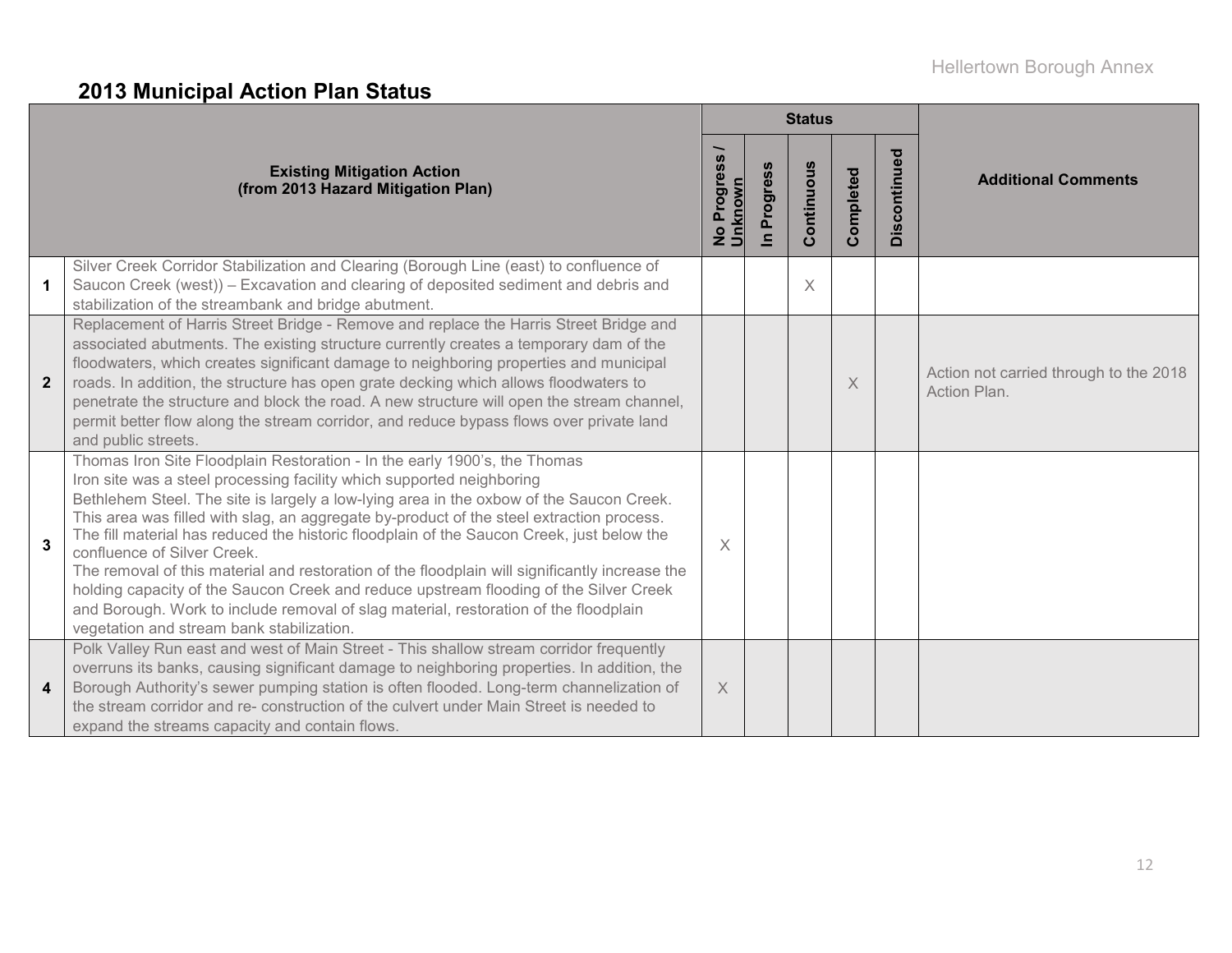|                                                                                                                                                                                                                                                                                                                                                                                                                                                                                                                                                                                                                                                                                                                                                                                                                                                                                                                                                                                                                                                                                                                                                                                                                                                                                                                                                                               |                          |                          | <b>Status</b> |                  |              |                                                                                                                                                               |
|-------------------------------------------------------------------------------------------------------------------------------------------------------------------------------------------------------------------------------------------------------------------------------------------------------------------------------------------------------------------------------------------------------------------------------------------------------------------------------------------------------------------------------------------------------------------------------------------------------------------------------------------------------------------------------------------------------------------------------------------------------------------------------------------------------------------------------------------------------------------------------------------------------------------------------------------------------------------------------------------------------------------------------------------------------------------------------------------------------------------------------------------------------------------------------------------------------------------------------------------------------------------------------------------------------------------------------------------------------------------------------|--------------------------|--------------------------|---------------|------------------|--------------|---------------------------------------------------------------------------------------------------------------------------------------------------------------|
| <b>Existing Mitigation Action</b><br>(from 2013 Hazard Mitigation Plan)                                                                                                                                                                                                                                                                                                                                                                                                                                                                                                                                                                                                                                                                                                                                                                                                                                                                                                                                                                                                                                                                                                                                                                                                                                                                                                       | No Progress /<br>Unknown | Progress<br>$\mathbf{c}$ | Continuous    | <b>Completed</b> | Discontinued | <b>Additional Comments</b>                                                                                                                                    |
| Easton Road and Cherry Lane Stormwater - Recent development of the downstream<br>area, outside the Borough, has restricted stormwater flow from this upper drainage area.<br>The result has been flooding of the drainage channel and neighboring streets. Easton<br>Road is the only other north/east bound road exiting the Borough, except Main Street. As<br>5<br>a result, it is vital this roadway remain clear and passable at all times. Expanded<br>stormwater improvements are required to capture and convey stormwater off the street<br>and into the system downstream. In addition, temporary above and below grade storage<br>is needed to prevent flooding surges.                                                                                                                                                                                                                                                                                                                                                                                                                                                                                                                                                                                                                                                                                            | $\times$                 |                          |               |                  |              |                                                                                                                                                               |
| Stormwater Improvements - The Borough Hall, public works facility and police station,<br>neighboring private properties, state, and Borough streets of Water, Main and Front<br>Street flood to a condition of being impassable. The floods and street closures create<br>significant life and safety concerns for the community during heavy rainfall events.<br>Closure of State Route 412 (Main Street) cuts off a main north-south route for local and<br>regional residents looking to reach Interstate I-78 and the City of Bethlehem. Water<br>Street, is one of only two east-west routes, which provide possible evacuation routes for<br>Borough residents to higher elevations.<br>$6\phantom{1}$<br>The Borough's main stormwater system is a combination of inlets, pipes which outlet, and<br>utilizes the Silver Creek as the main trunk line to the Saucon Creek. Almost 60% of the<br>Borough, which includes the most densely developed area, surrounds the Silver Creek<br>and uses this corridor to carry away stormwater flows.<br>The Borough proposes to make a number of improvements to the stormwater system,<br>which will alleviate the volume of stormwater reaching the Silver Creek. Several by-pass<br>stormwater systems would be constructed to capture and convey upstream<br>neighborhoods, and convey them directly to the Saucon Creek. |                          | $\times$                 |               |                  |              | Stormwater improvements completed<br>at Borough Hall (Main and Easton<br>Road). Additional improvements<br>required to the surrounding<br>stormwater systems. |
| Stormwater System Maintenance - Annual maintenance of the system is required to<br>remove sediment, debris and trash, which collected in the stormwater inlets, pipes and<br>stream corridors. This material, if not removed, reduces capacity and increased potential<br>7<br>local and surrounding area flooding.<br>Following larger events, cleanup of the deposited debris is required.                                                                                                                                                                                                                                                                                                                                                                                                                                                                                                                                                                                                                                                                                                                                                                                                                                                                                                                                                                                  |                          |                          | X             |                  |              |                                                                                                                                                               |
| Work with Northampton County EMS to install backup power at the Hellertown Borough<br>Authority, Well #1. This project is part of the Northampton Countywide Generator Project,<br>8<br>funded through 2008 LPDM.                                                                                                                                                                                                                                                                                                                                                                                                                                                                                                                                                                                                                                                                                                                                                                                                                                                                                                                                                                                                                                                                                                                                                             |                          |                          |               | $\times$         |              | Action not carried through to the 2018<br>Action Plan.                                                                                                        |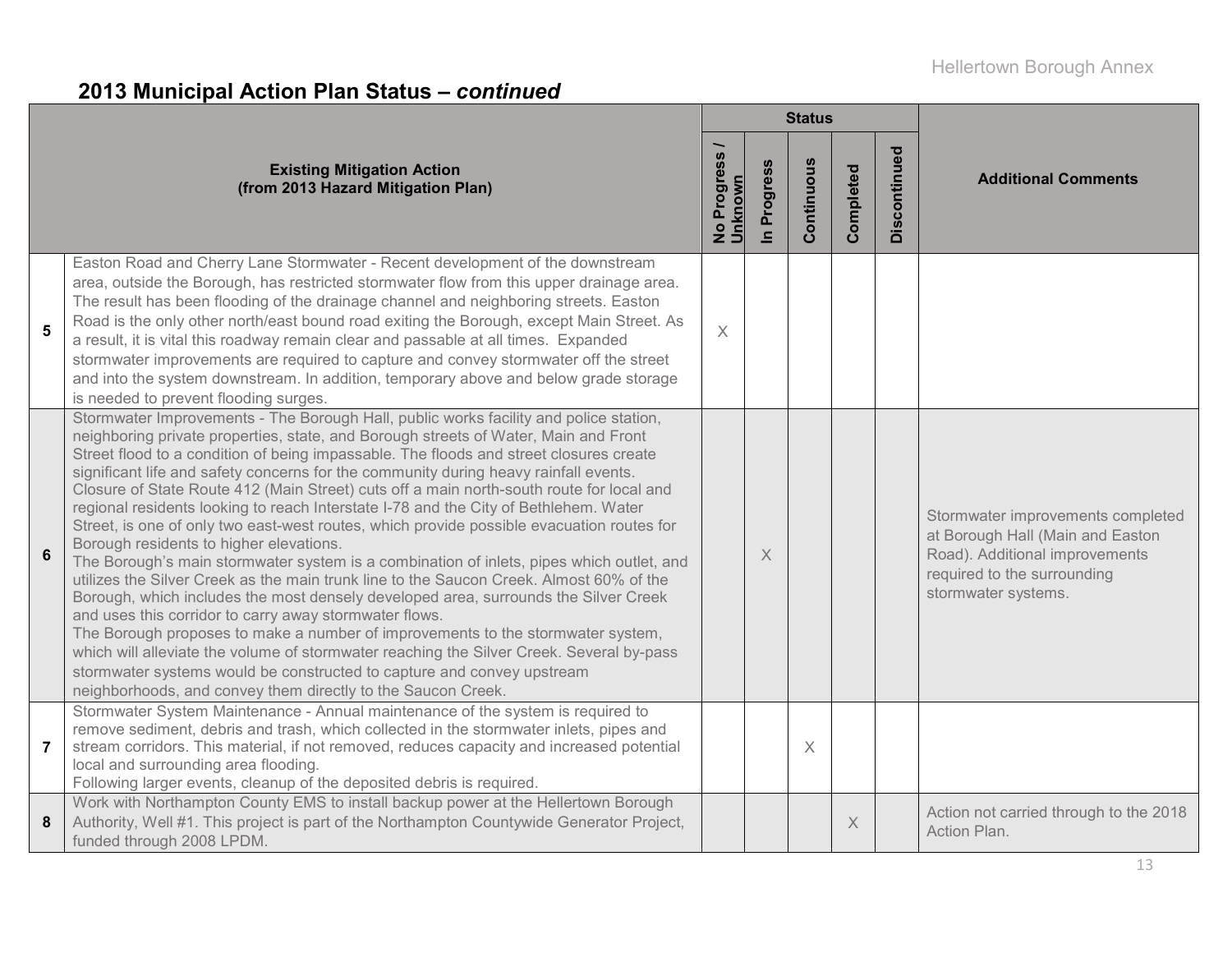|    |                                                                                                                                                                                                                                                                                                                                                                                                                                                                                                                                                                                                                                                                                                                                                                                                                       |                                     |                            | <b>Status</b> |           |              |                                                            |  |
|----|-----------------------------------------------------------------------------------------------------------------------------------------------------------------------------------------------------------------------------------------------------------------------------------------------------------------------------------------------------------------------------------------------------------------------------------------------------------------------------------------------------------------------------------------------------------------------------------------------------------------------------------------------------------------------------------------------------------------------------------------------------------------------------------------------------------------------|-------------------------------------|----------------------------|---------------|-----------|--------------|------------------------------------------------------------|--|
|    | <b>Existing Mitigation Action</b><br>(from 2013 Hazard Mitigation Plan)                                                                                                                                                                                                                                                                                                                                                                                                                                                                                                                                                                                                                                                                                                                                               | No Progress <sub>/</sub><br>Unknown | Progress<br>$\overline{=}$ | Continuous    | Completed | Discontinued | <b>Additional Comments</b>                                 |  |
| 9  | Retrofit structures located in hazard-prone areas to protect structures from future damage,<br>with repetitive loss and severe repetitive loss properties as priority.<br>Specifically identified are the following:<br>- Rentzheimer Street Bridge<br>- Northampton Street Bridge<br>- Main Street Culvert (Silver Creek)<br>- Harris Street Bridge<br>- Front Street Bridge<br>- Main Street Bridge (Polk Valley Stream)<br>- Water Street Bridge<br>- Rail Trail Culvert (Silver Creek)<br>Phase 1: Identify appropriate candidates for retrofitting based on cost-effectiveness<br>versus relocation.<br>Phase 2: Where retrofitting is determined to be a viable option, work with property owners<br>toward implementation of that action based on available funding from FEMA and local<br>match availability. |                                     | X                          |               |           |              | A: Bridge repairs underway and to be<br>completed in 2018. |  |
| 10 | Purchase, or relocate structures located in hazard-prone areas to protect structures from<br>future damage, with repetitive loss and severe repetitive loss properties as priority.<br>Specifically identified are the following:<br>- None at this time.<br>Phase 1: Identify appropriate candidates for relocation based on cost- effectiveness<br>versus retrofitting.<br>Phase 2: Where relocation is determined to be a viable option, work with property owners<br>toward implementation of that action based on available funding from FEMA and local<br>match availability.                                                                                                                                                                                                                                   | $\times$                            |                            |               |           |              | $B$ :                                                      |  |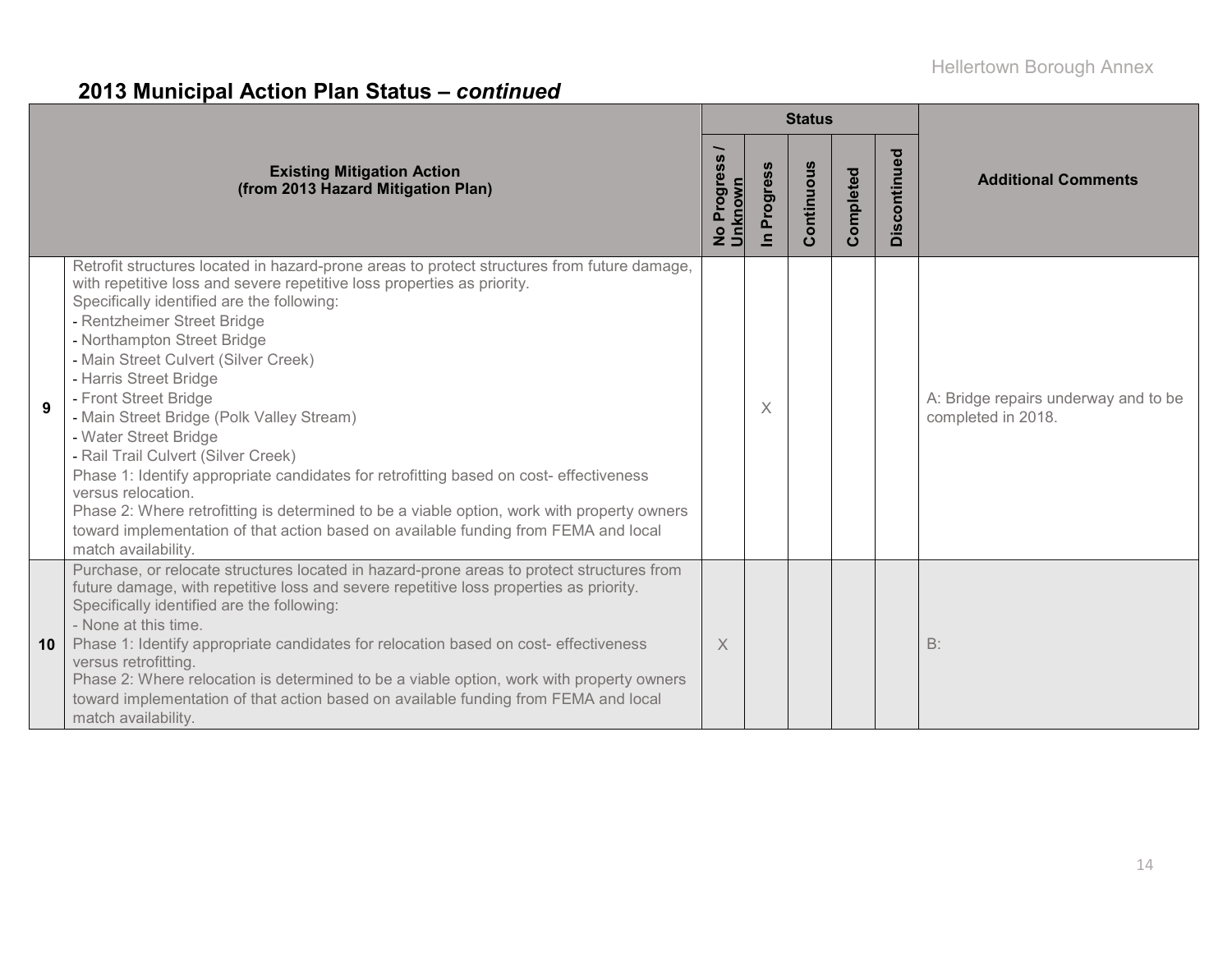|                 |                                                                                                                                                                                                                                                                                                                                                                                                                                                                                                                                                                                                                                                                                                                                                                                                                                                                                                                                                                                                                                         |                          |                          | <b>Status</b> |           |              |                            |
|-----------------|-----------------------------------------------------------------------------------------------------------------------------------------------------------------------------------------------------------------------------------------------------------------------------------------------------------------------------------------------------------------------------------------------------------------------------------------------------------------------------------------------------------------------------------------------------------------------------------------------------------------------------------------------------------------------------------------------------------------------------------------------------------------------------------------------------------------------------------------------------------------------------------------------------------------------------------------------------------------------------------------------------------------------------------------|--------------------------|--------------------------|---------------|-----------|--------------|----------------------------|
|                 | <b>Existing Mitigation Action</b><br>(from 2013 Hazard Mitigation Plan)                                                                                                                                                                                                                                                                                                                                                                                                                                                                                                                                                                                                                                                                                                                                                                                                                                                                                                                                                                 | No Progress /<br>Unknown | Progress<br>$\mathbf{a}$ | Continuous    | Completed | Discontinued | <b>Additional Comments</b> |
| 11              | Maintain compliance with and good-standing in the NFIP including adoption and<br>enforcement of floodplain management requirements (e.g. regulating all new and<br>substantially improved construction in Special Hazard Flood Areas), floodplain<br>identification and mapping, and flood insurance outreach to the community.<br>Further, continue to meet and/or exceed the minimum NFIP standards and criteria<br>through the following NFIP- related continued compliance actions identified as Initiatives<br>(below).                                                                                                                                                                                                                                                                                                                                                                                                                                                                                                            |                          |                          | $\times$      |           |              | C:                         |
| 12              | Conduct and facilitate community and public education and outreach for residents and<br>businesses to include, but not be limited to, the following to promote and effect natural<br>hazard risk reduction:<br>Provide and maintain links to the HMP website, and regularly post notices on the<br>County/municipal homepage(s) referencing the HMP webpages. Prepare and distribute<br>informational letters to flood vulnerable property owners and neighborhood associations,<br>explaining the availability of mitigation grant funding to mitigate their properties, and<br>instructing them on how they can learn more and implement mitigation.<br>Use email notification systems and newsletters to better educate the public on flood<br>insurance, the availability of mitigation grant funding, and personal natural hazard risk<br>reduction measures.<br>Work with neighborhood associations, civic and business groups to disseminate<br>information on flood insurance and the availability of mitigation grant funding. | X                        |                          |               |           |              | D:                         |
| 13              | Begin the process to adopt higher regulatory standards to manage flood risk (i.e.<br>increased freeboard, cumulative substantial damage/improvements) and sinkhole risk<br>(e.g. carbonate bedrock standards).                                                                                                                                                                                                                                                                                                                                                                                                                                                                                                                                                                                                                                                                                                                                                                                                                          |                          |                          | X             |           |              | E:                         |
| 14              | Determine if a Community Assistance Visit (CAV) or Community Assistance Contact<br>(CAC) is needed, and schedule if needed.                                                                                                                                                                                                                                                                                                                                                                                                                                                                                                                                                                                                                                                                                                                                                                                                                                                                                                             | $\times$                 |                          |               |           |              | F:                         |
| 15 <sub>1</sub> | Have designated NFIP Floodplain Administrator (FPA) become a Certified Floodplain<br>Manager through the ASFPM, and pursue relevant continuing education training such as<br>FEMA Benefit-Cost Analysis.                                                                                                                                                                                                                                                                                                                                                                                                                                                                                                                                                                                                                                                                                                                                                                                                                                | X                        |                          |               |           |              | $G$ :                      |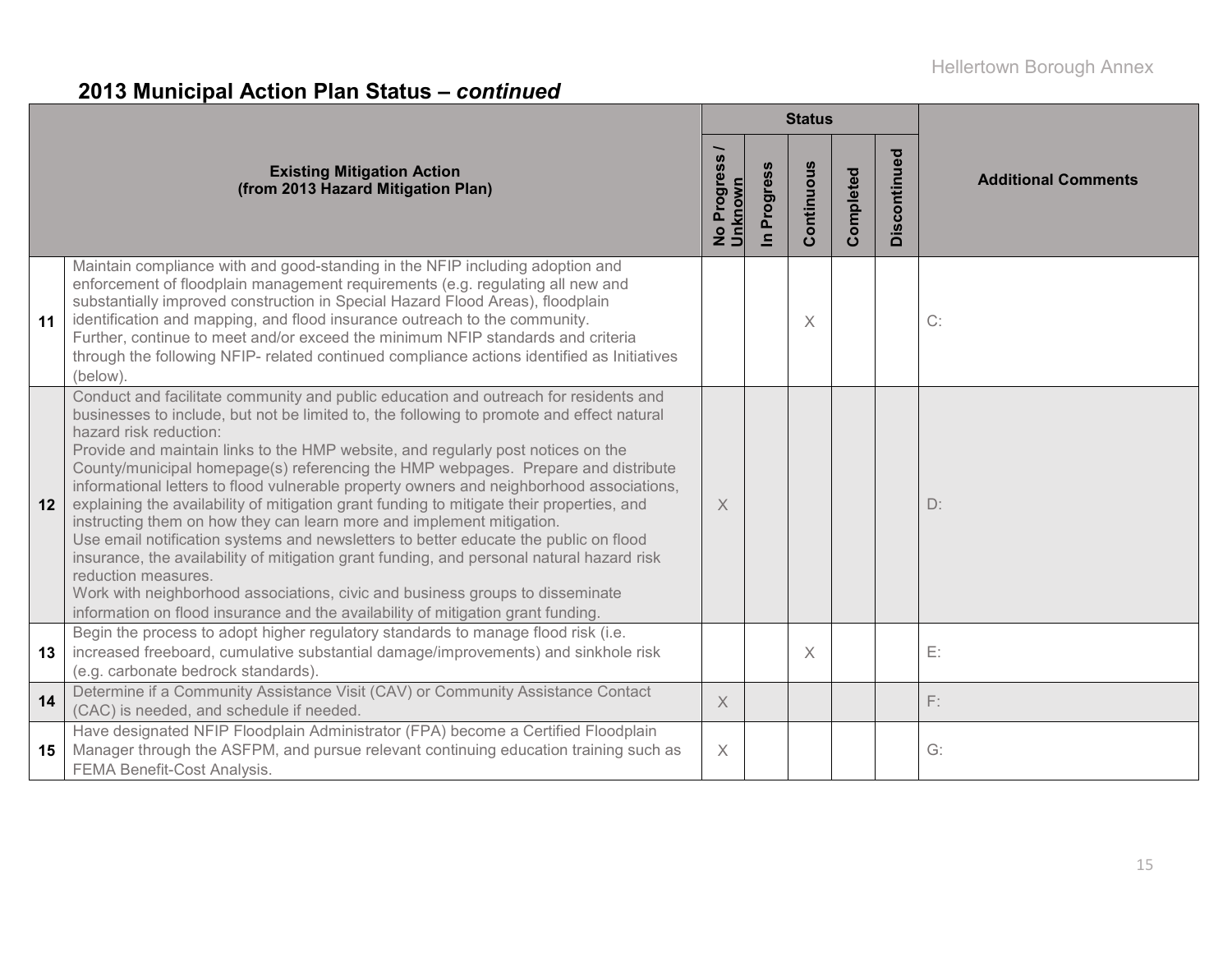|    |                                                                                                                                                                                                                                                                                                                                                                                            | <b>Status</b>                 |                               |            |                                      |              |                            |  |  |
|----|--------------------------------------------------------------------------------------------------------------------------------------------------------------------------------------------------------------------------------------------------------------------------------------------------------------------------------------------------------------------------------------------|-------------------------------|-------------------------------|------------|--------------------------------------|--------------|----------------------------|--|--|
|    | <b>Existing Mitigation Action</b><br>(from 2013 Hazard Mitigation Plan)                                                                                                                                                                                                                                                                                                                    | No Progress<br><u>Unknown</u> | rogres<br>൨<br>$\overline{a}$ | Continuous | mpleted<br>$\circ$<br>$\overline{O}$ | Discontinued | <b>Additional Comments</b> |  |  |
| 16 | Participate in the Community Rating System (CRS) to further manage flood risk and<br>reduce flood insurance premiums for NFIP policyholders. This shall start with the<br>submission to FEMA-DHS of a Letter of Intent to join CRS, followed by the completion<br>and submission of an application to the program once the community's current<br>compliance with the NFIP is established. | X                             |                               |            |                                      |              | H:                         |  |  |
| 17 | Archive elevation certificates                                                                                                                                                                                                                                                                                                                                                             | X                             |                               |            |                                      |              | Ŀ.                         |  |  |
| 18 | Continue to support the implementation, monitoring, maintenance, and updating of this<br>Plan, as defined in Section 7.0                                                                                                                                                                                                                                                                   |                               |                               | X          |                                      |              | J:                         |  |  |
| 19 | Complete the ongoing updates of the Comprehensive Emergency Management Plans                                                                                                                                                                                                                                                                                                               |                               |                               | X          |                                      |              | K:                         |  |  |
| 20 | Create/enhance/maintain mutual aid agreements with neighboring communities for<br>continuity of operations.                                                                                                                                                                                                                                                                                |                               |                               | X          |                                      |              | L.                         |  |  |
| 21 | Identify and develop agreements with entities that can provide support with FEMA/PEMA<br>paperwork after disasters; qualified damage assessment personnel - Improve post-<br>disaster capabilities - damage assessment; FEMA/PEMA paperwork compilation,<br>submissions, record- keeping                                                                                                   |                               |                               | X          |                                      |              | M:                         |  |  |
| 22 | Work with regional agencies (i.e. County and PEMA) to help develop damage<br>assessment capabilities at the local level through such things as training programs,<br>certification of qualified individuals (e.g. code officials, floodplain managers, engineers).                                                                                                                         |                               |                               | X          |                                      |              | N:                         |  |  |

#### **Notes:**

**1.** Actions not carried through to the 2018 Action Plan are so noted.

**2.** To maintain National Flood Insurance Program (NFIP) compliance, actions related to the NFIP were carried through to the 2018 Action Plan even if identified by the municipality as completed.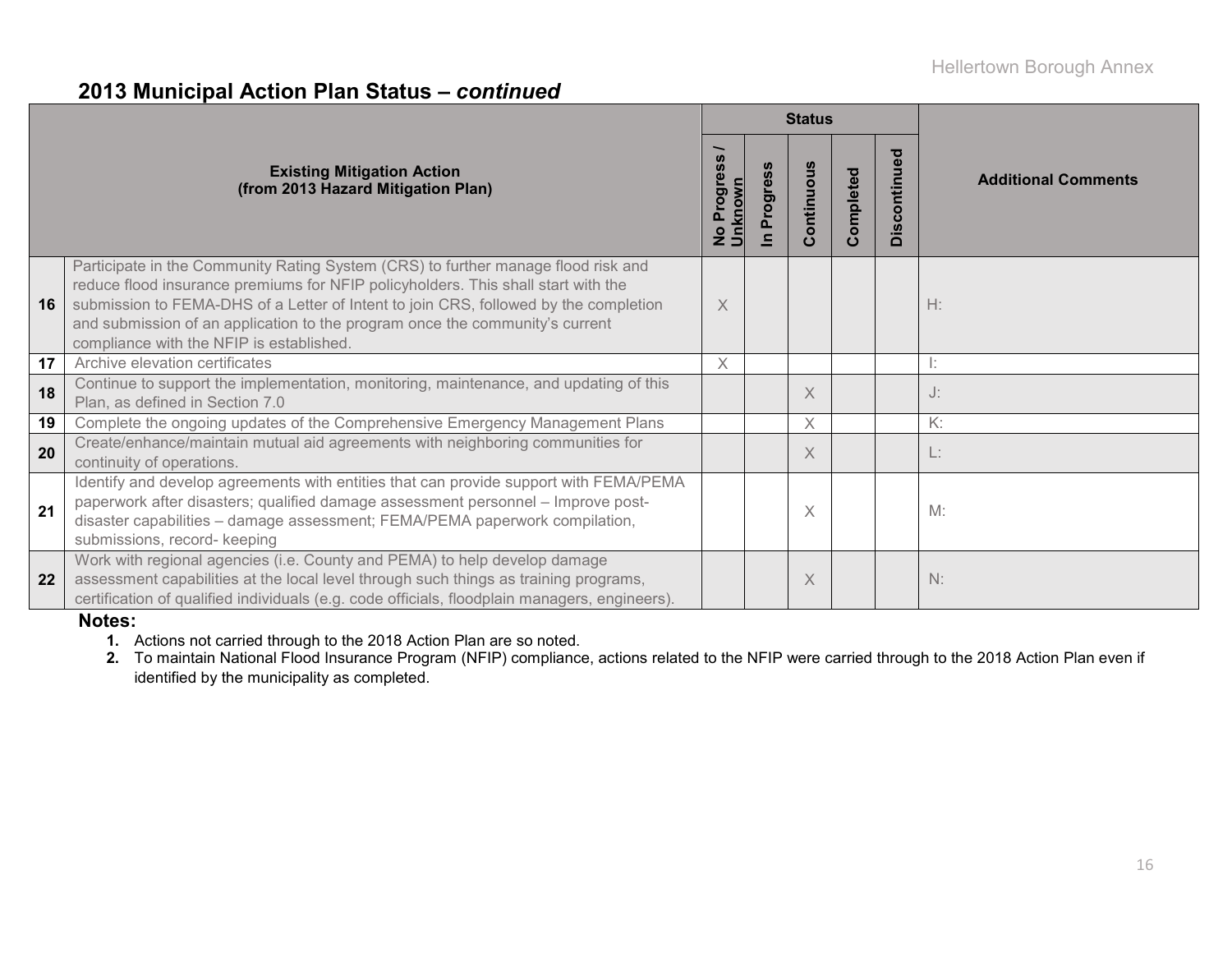# **2018 Mitigation Action Plan**

|                | <b>Mitigation Action</b>                                                                                                                                                                                                                                                                                                                                                                                                                                                                                                                                                                                                                                                                                                                                                                                                                     | <b>Mitigation</b><br><b>Technique</b><br>Category | Hazard(s)<br><b>Addressed</b> | <b>Priority</b><br>(H/M/L) | <b>Estimated</b><br>Cost | <b>Potential</b><br><b>Funding</b>                                            | Lead<br>Agency /<br><b>Department</b> | Implementation<br><b>Schedule</b> | <b>Applies to</b><br>New and / or<br><b>Existing</b><br><b>Structures</b> |
|----------------|----------------------------------------------------------------------------------------------------------------------------------------------------------------------------------------------------------------------------------------------------------------------------------------------------------------------------------------------------------------------------------------------------------------------------------------------------------------------------------------------------------------------------------------------------------------------------------------------------------------------------------------------------------------------------------------------------------------------------------------------------------------------------------------------------------------------------------------------|---------------------------------------------------|-------------------------------|----------------------------|--------------------------|-------------------------------------------------------------------------------|---------------------------------------|-----------------------------------|---------------------------------------------------------------------------|
| $\mathbf 1$    | Silver Creek Corridor Stabilization<br>and Clearing (Borough Line (east) to<br>confluence of Saucon Creek (west))<br>- Excavation and clearing of<br>deposited sediment and debris and<br>stabilization of the streambank and<br>bridge abutment.                                                                                                                                                                                                                                                                                                                                                                                                                                                                                                                                                                                            | Structure &<br>Infrastructure                     | Flood                         | High                       | High                     | <b>FEMA</b><br>Mitigation<br>Grants with<br>local<br>budget for<br>cost share | Hellertown<br><b>Borough</b>          | Short-term                        | Existing                                                                  |
| $\overline{2}$ | Thomas Iron Site Floodplain<br>Restoration - In the early 1900's, the<br>Thomas Iron site was a steel<br>processing facility which supported<br>neighboring Bethlehem Steel. The<br>site is largely a low-lying area in the<br>oxbow of the Saucon Creek. This<br>area was filled with slag, an<br>aggregate by-product of the steel<br>extraction process. The fill material<br>has reduced the historic floodplain of<br>the Saucon Creek, just below the<br>confluence of Silver Creek.<br>The removal of this material and<br>restoration of the floodplain will<br>significantly increase the holding<br>capacity of the Saucon Creek and<br>reduce upstream flooding of the<br>Silver Creek and Borough. Work to<br>include removal of slag material,<br>restoration of the floodplain<br>vegetation and stream bank<br>stabilization. | Structure &<br>Infrastructure                     | Flood                         | Medium                     | High                     | <b>FEMA</b><br>Mitigation<br>Grants with<br>local budget                      | Hellertown<br><b>Borough</b>          | Short-term                        | <b>Existing</b>                                                           |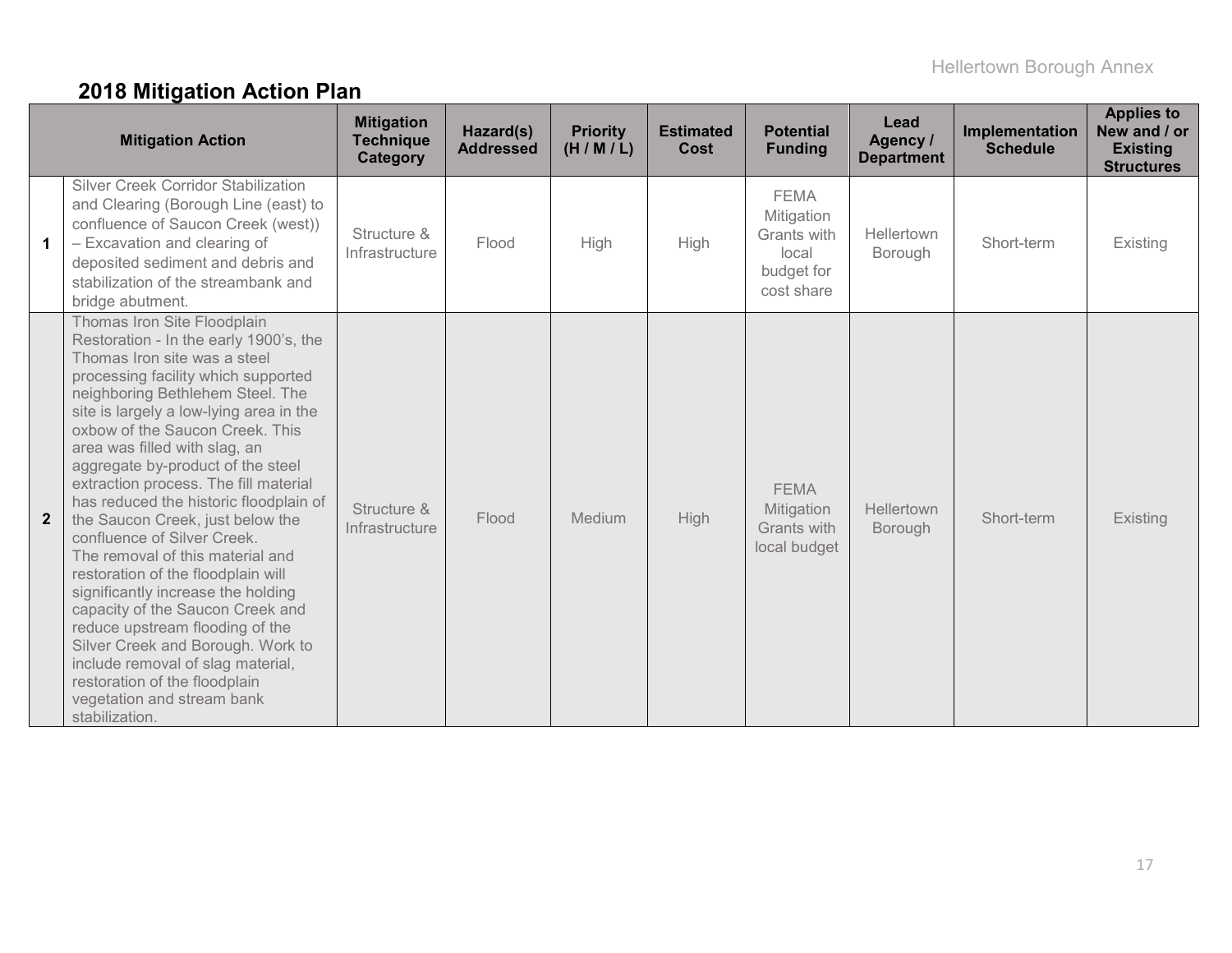|                  | <b>Mitigation Action</b>                                                                                                                                                                                                                                                                                                                                                                                                                                                                                                                                                                                                                                                                                              | <b>Mitigation</b><br><b>Technique</b><br><b>Category</b> | Hazard(s)<br><b>Addressed</b> | <b>Priority</b><br>(H/M/L) | <b>Estimated</b><br>Cost | <b>Potential</b><br><b>Funding</b>                                                   | Lead<br>Agency /<br><b>Department</b>                                                           | Implementation<br><b>Schedule</b>      | <b>Applies to</b><br>New and / or<br><b>Existing</b><br><b>Structures</b> |
|------------------|-----------------------------------------------------------------------------------------------------------------------------------------------------------------------------------------------------------------------------------------------------------------------------------------------------------------------------------------------------------------------------------------------------------------------------------------------------------------------------------------------------------------------------------------------------------------------------------------------------------------------------------------------------------------------------------------------------------------------|----------------------------------------------------------|-------------------------------|----------------------------|--------------------------|--------------------------------------------------------------------------------------|-------------------------------------------------------------------------------------------------|----------------------------------------|---------------------------------------------------------------------------|
| 3                | Polk Valley Run east and west of<br>Main Street - This shallow stream<br>corridor frequently overruns its<br>banks, causing significant damage<br>to neighboring properties. In<br>addition, the Borough Authority's<br>sewer pumping station is often<br>flooded. Long-term channelization of<br>the stream corridor and re-<br>construction of the culvert under<br>Main Street is needed to expand the<br>streams capacity and contain flows.                                                                                                                                                                                                                                                                      | Structure &<br>Infrastructure                            | Flood                         | Low                        | High                     | <b>FEMA</b><br>Mitigation<br>Grants with<br>local<br>budget for<br>cost share        | Hellertown<br>Borough<br>(with<br>support from<br>private,<br>Borough<br>Authority,<br>PennDOT) | Long-term                              | Existing                                                                  |
| $\boldsymbol{4}$ | <b>Easton Road and Cherry Lane</b><br>Stormwater - Recent development<br>of the downstream area, outside the<br>Borough, has restricted stormwater<br>flow from this upper drainage area.<br>The result has been flooding of the<br>drainage channel and neighboring<br>streets. Easton Road is the only<br>other north/east bound road exiting<br>the Borough, except Main Street. As<br>a result, it is vital this roadway<br>remain clear and passable at all<br>times. Expanded stormwater<br>improvements are required to<br>capture and convey stormwater off<br>the street and into the system<br>downstream. In addition, temporary<br>above and below grade storage is<br>needed to prevent flooding surges. | Structure &<br>Infrastructure                            | Flood                         | Low                        | <b>High</b>              | <b>FEMA</b><br>Mitigation<br><b>Grants with</b><br>local<br>budget for<br>cost share | Hellertown<br>Borough<br>(with<br>support from<br>PennDOT,<br>City of<br>Bethlehem,<br>private) | Long-term<br>(depending on<br>funding) | Existing                                                                  |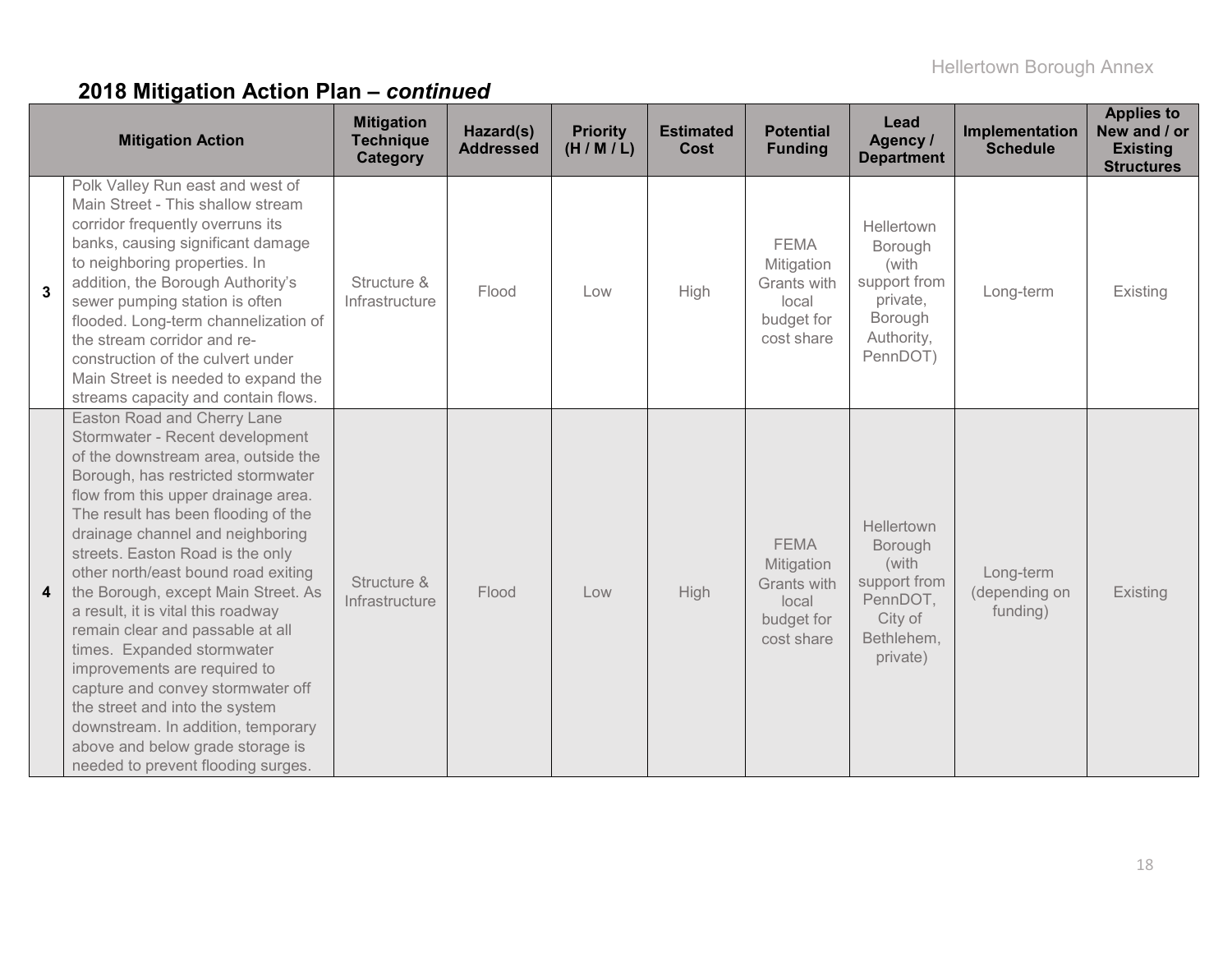|   | <b>Mitigation Action</b>                                                                                                                                                                                                                                                                                                                                                                                                                                                                                                                                                                                                                                                                                                                                                                                                                                                                                                                                                                                                                                                                                                                                                                                                                                                                                                                                                                    | <b>Mitigation</b><br><b>Technique</b><br>Category | Hazard(s)<br><b>Addressed</b> | <b>Priority</b><br>(H/M/L) | <b>Estimated</b><br>Cost | <b>Potential</b><br><b>Funding</b>                                            | Lead<br>Agency /<br><b>Department</b>                      | Implementation<br><b>Schedule</b>      | <b>Applies to</b><br>New and / or<br><b>Existing</b><br><b>Structures</b> |
|---|---------------------------------------------------------------------------------------------------------------------------------------------------------------------------------------------------------------------------------------------------------------------------------------------------------------------------------------------------------------------------------------------------------------------------------------------------------------------------------------------------------------------------------------------------------------------------------------------------------------------------------------------------------------------------------------------------------------------------------------------------------------------------------------------------------------------------------------------------------------------------------------------------------------------------------------------------------------------------------------------------------------------------------------------------------------------------------------------------------------------------------------------------------------------------------------------------------------------------------------------------------------------------------------------------------------------------------------------------------------------------------------------|---------------------------------------------------|-------------------------------|----------------------------|--------------------------|-------------------------------------------------------------------------------|------------------------------------------------------------|----------------------------------------|---------------------------------------------------------------------------|
| 5 | Stormwater Improvements - The<br>Borough Hall, public works facility &<br>police station, neighboring private<br>properties, state, & Borough streets of<br>Water, Main & Front Street flood to a<br>condition of being impassable. The<br>floods & street closures create significant<br>life & safety concerns for the community<br>during heavy rainfall events. Closure of<br>State Route 412 (Main Street) cuts off a<br>main north-south route for local &<br>regional residents looking to reach<br>Interstate I78 & the City of Bethlehem.<br>Water Street, is one of only two east-<br>west routes, which provide possible<br>evacuation routes for Borough residents<br>to higher elevations. The Borough's main<br>stormwater system is a combination of<br>inlets & pipes which outlet & utilizes the<br>Silver Creek as the main trunk line to the<br>Saucon Creek. Almost 60% of the<br>Borough, which includes the most<br>densely developed area, surrounds the<br>Silver Creek & uses this corridor to carry<br>away stormwater flows.<br>The Borough proposes to make a<br>number of improvements to the<br>stormwater system, which will alleviate<br>the volume of stormwater reaching the<br>Silver Creek. Several by-pass<br>stormwater systems would be<br>constructed to capture & convey<br>upstream neighborhoods, & convey<br>them directly to the Saucon Creek. | Structure &<br>Infrastructure                     | Flood                         | High                       | High                     | <b>FEMA</b><br>Mitigation<br>Grants<br>with local<br>budget for<br>cost share | Hellertown<br>Borough<br>(with<br>support from<br>PennDOT) | Long-term<br>(depending on<br>funding) | Existing                                                                  |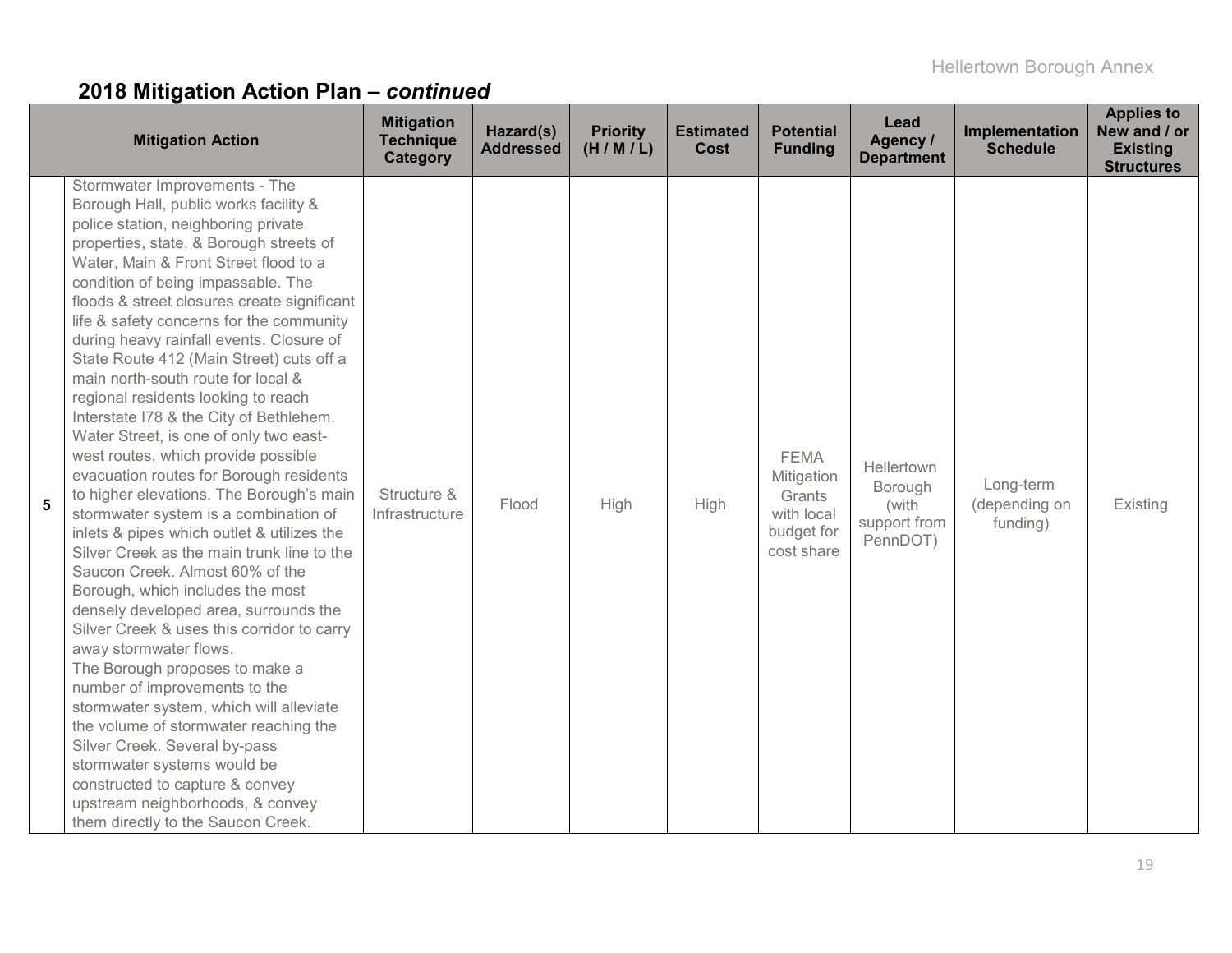|                | <b>Mitigation Action</b>                                                                                                                                                                                                                                                                                                                                                                                                                                                                                                                                                                                                                                                                                                                                                                                                                        | <b>Mitigation</b><br><b>Technique</b><br>Category | Hazard(s)<br><b>Addressed</b> | <b>Priority</b><br>(H/M/L) | <b>Estimated</b><br>Cost | <b>Potential</b><br><b>Funding</b>                                                                                      | <b>Lead Agency</b><br>/ Department                                                                                           | Implementation<br><b>Schedule</b>      | <b>Applies to</b><br>New and / or<br><b>Existing</b><br><b>Structures</b> |
|----------------|-------------------------------------------------------------------------------------------------------------------------------------------------------------------------------------------------------------------------------------------------------------------------------------------------------------------------------------------------------------------------------------------------------------------------------------------------------------------------------------------------------------------------------------------------------------------------------------------------------------------------------------------------------------------------------------------------------------------------------------------------------------------------------------------------------------------------------------------------|---------------------------------------------------|-------------------------------|----------------------------|--------------------------|-------------------------------------------------------------------------------------------------------------------------|------------------------------------------------------------------------------------------------------------------------------|----------------------------------------|---------------------------------------------------------------------------|
| 6              | Stormwater System Maintenance -<br>Annual maintenance of the system is<br>required to remove sediment, debris<br>and trash, which collected in the<br>stormwater inlets, pipes and stream<br>corridors. This material, if not removed,<br>reduces capacity and increased<br>potential local and surrounding area<br>flooding. Following larger events,<br>cleanup of the deposited debris is<br>required.                                                                                                                                                                                                                                                                                                                                                                                                                                       | Structure &<br>Infrastructure                     | Flood                         | Medium                     | Medium                   | Annual<br>Borough<br><b>Budget</b>                                                                                      | Hellertown<br>Borough (with<br>support from<br>PennDOT,<br>City of<br>Bethlehem,<br>private)                                 | Ongoing                                | Existing                                                                  |
| $\overline{7}$ | Retrofit structures located in hazard-<br>prone areas to protect structures from<br>future damage, with repetitive loss and<br>severe repetitive loss properties as<br>priority. Specifically identified are the<br>following:<br>- Rentzheimer Street Bridge<br>- Northampton Street Bridge<br>- Main Street Culvert (Silver Creek)<br>- Harris Street Bridge<br>- Front Street Bridge<br>- Main Street Bridge (Polk Valley<br>Stream)<br>- Water Street Bridge<br>- Rail Trail Culvert (Silver Creek)<br>Phase 1: Identify appropriate<br>candidates for retrofitting based on<br>cost- effectiveness versus relocation.<br>Phase 2: Where retrofitting is<br>determined to be a viable option, work<br>with property owners toward<br>implementation of that action based on<br>available funding from FEMA and local<br>match availability. | Structure &<br>Infrastructure                     | Flood                         | High                       | High                     | <b>FEMA</b><br>Mitigation<br>Grant<br>Programs<br>and local<br>budget<br>$($ or<br>property<br>owner) for<br>cost share | Municipality<br>(via Municipal<br>Engineer/NFIP<br>Floodplain<br>Administrator)<br>with support<br>from PEMA,<br><b>FEMA</b> | Long-term<br>(depending on<br>funding) | Existing                                                                  |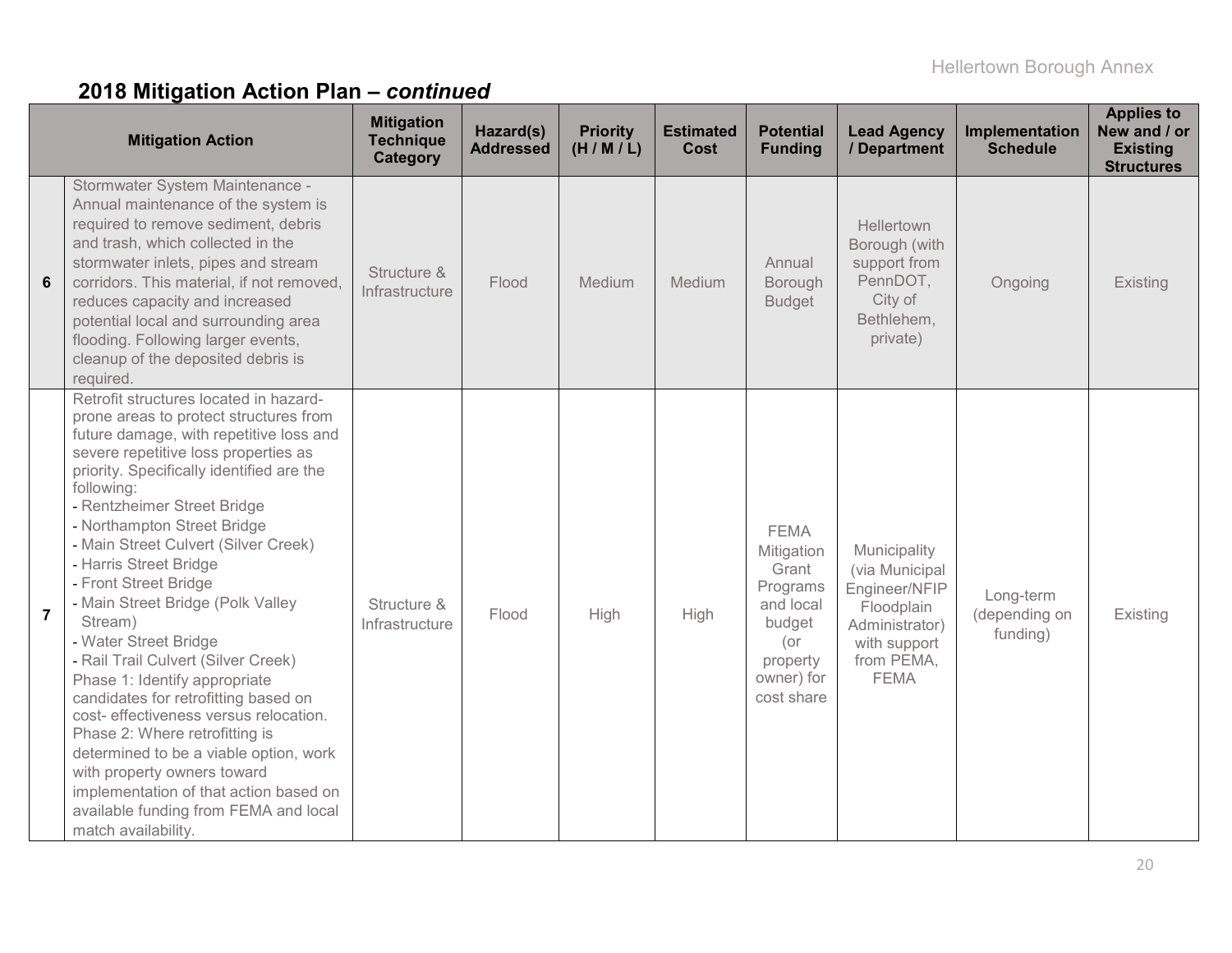|   | <b>Mitigation Action</b>                                                                                                                                                                                                                                                                                                                                                                                                                                                                                                                                                                                 | <b>Mitigation</b><br><b>Technique</b><br><b>Category</b> | Hazard(s)<br><b>Addressed</b> | <b>Priority</b><br>(H/M/L) | <b>Estimated</b><br><b>Cost</b> | <b>Potential</b><br><b>Funding</b>                                                                                   | <b>Lead Agency</b><br>/ Department                                                                                               | Implementation<br><b>Schedule</b>      | <b>Applies to</b><br>New and / or<br><b>Existing</b><br><b>Structures</b> |
|---|----------------------------------------------------------------------------------------------------------------------------------------------------------------------------------------------------------------------------------------------------------------------------------------------------------------------------------------------------------------------------------------------------------------------------------------------------------------------------------------------------------------------------------------------------------------------------------------------------------|----------------------------------------------------------|-------------------------------|----------------------------|---------------------------------|----------------------------------------------------------------------------------------------------------------------|----------------------------------------------------------------------------------------------------------------------------------|----------------------------------------|---------------------------------------------------------------------------|
| 8 | Purchase, or relocate structures<br>located in hazard-prone areas to<br>protect structures from future damage,<br>with repetitive loss and severe<br>repetitive loss properties as priority.<br>Specifically identified are the following:<br>- None at this time.<br>Phase 1: Identify appropriate<br>candidates for relocation based on<br>cost- effectiveness versus retrofitting.<br>Phase 2: Where relocation is<br>determined to be a viable option, work<br>with property owners toward<br>implementation of that action based on<br>available funding from FEMA and local<br>match availability. | Structure &<br>Infrastructure                            | Flood                         | Medium-<br>High            | High                            | <b>FEMA</b><br>Mitigation<br>Grant<br>Programs<br>and local<br>budget<br>(or<br>property<br>owner) for<br>cost share | Municipality<br>(via Municipal<br>Engineer/NFIP<br>Floodplain<br>Administrator)<br>with support<br>from PEMA,<br><b>FEMA</b>     | Long-term<br>(depending on<br>funding) | Existing                                                                  |
| 9 | Maintain compliance with and good-<br>standing in the NFIP including<br>adoption and enforcement of<br>floodplain management requirements<br>(e.g. regulating all new and<br>substantially improved construction in<br>Special Hazard Flood Areas),<br>floodplain identification and mapping,<br>and flood insurance outreach to the<br>community. Further, continue to meet<br>and/or exceed the minimum NFIP<br>standards and criteria through the<br>following NFIP- related continued<br>compliance actions identified as<br>Initiatives (below).                                                    | Local plans<br>&<br>Regulations                          | Flood                         | High                       | $Low -$<br>Medium               | Municipal<br><b>Budget</b>                                                                                           | Municipality<br>(via Municipal<br>Engineer/NFIP<br>Floodplain<br>Administrator)<br>with support<br>from PEMA,<br><b>ISO FEMA</b> | Ongoing                                | New &<br>Existing                                                         |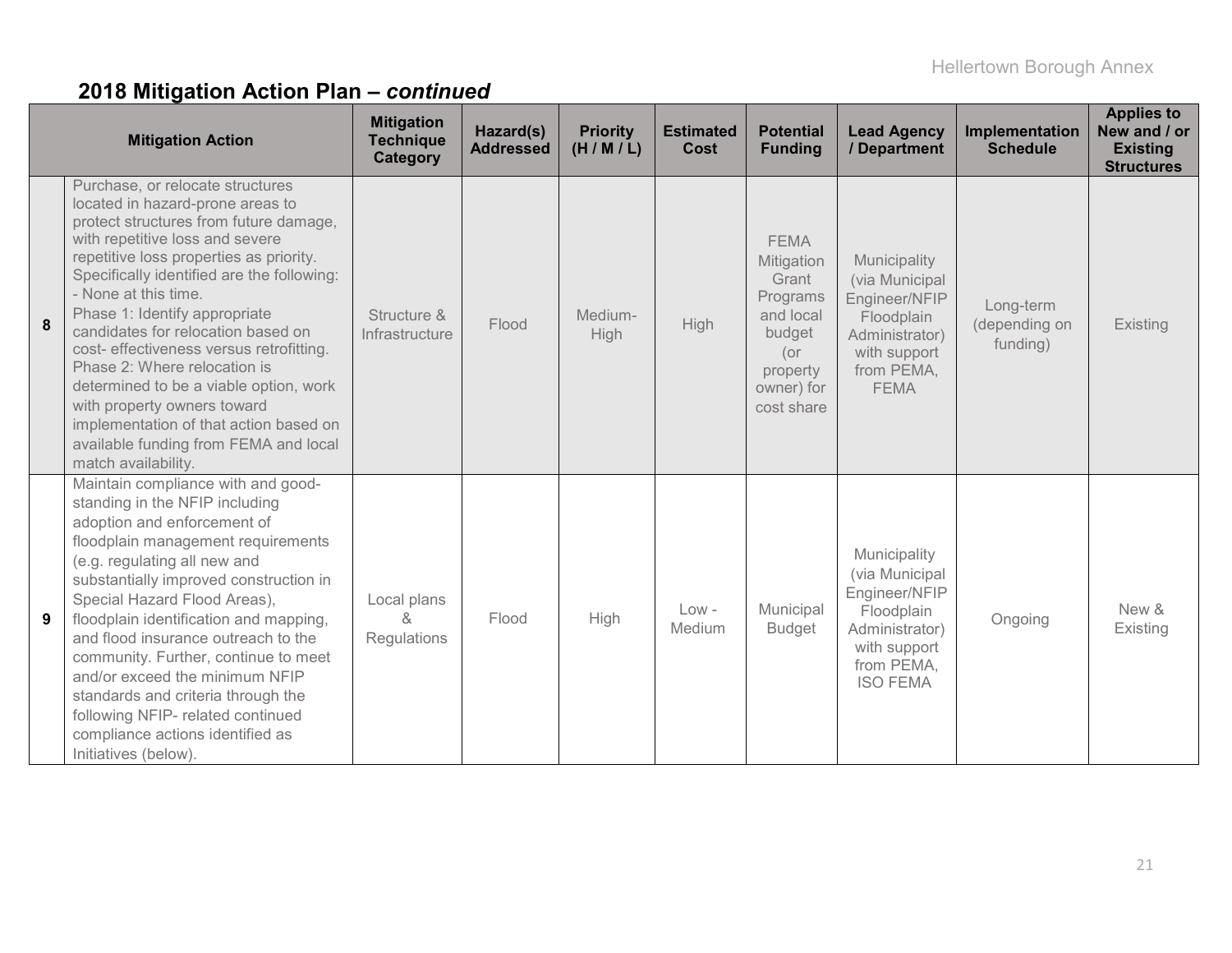|    | <b>Mitigation Action</b>                                                                                                                                                                                                                                                                                                                                                                                                                                                                                                                                                                                                                                                                                                                                                                                                                                                                                                                                                                                                                                                                | <b>Mitigation</b><br><b>Technique</b><br>Category | Hazard(s)<br><b>Addressed</b>      | <b>Priority</b><br>(H/M/L) | <b>Estimated</b><br><b>Cost</b> | <b>Potential</b><br><b>Funding</b> | <b>Lead Agency</b><br>/ Department                                                                                           | Implementation<br><b>Schedule</b> | <b>Applies to</b><br>New and /<br>or Existing<br><b>Structures</b> |
|----|-----------------------------------------------------------------------------------------------------------------------------------------------------------------------------------------------------------------------------------------------------------------------------------------------------------------------------------------------------------------------------------------------------------------------------------------------------------------------------------------------------------------------------------------------------------------------------------------------------------------------------------------------------------------------------------------------------------------------------------------------------------------------------------------------------------------------------------------------------------------------------------------------------------------------------------------------------------------------------------------------------------------------------------------------------------------------------------------|---------------------------------------------------|------------------------------------|----------------------------|---------------------------------|------------------------------------|------------------------------------------------------------------------------------------------------------------------------|-----------------------------------|--------------------------------------------------------------------|
| 10 | Conduct and facilitate community and<br>public education and outreach for<br>residents and businesses to include,<br>but not be limited to, the following to<br>promote and effect natural hazard risk<br>reduction:<br>Provide and maintain links to the<br>HMP website, and regularly post<br>notices on the County/municipal<br>homepage(s) referencing the HMP<br>webpages. Prepare and distribute<br>informational letters to flood<br>vulnerable property owners and<br>neighborhood associations,<br>explaining the availability of mitigation<br>grant funding to mitigate their<br>properties, and instructing them on<br>how they can learn more and<br>implement mitigation. Use email<br>notification systems and newsletters<br>to better educate the public on flood<br>insurance, the availability of mitigation<br>grant funding, and personal natural<br>hazard risk reduction measures.<br>Work with neighborhood associations,<br>civic and business groups to<br>disseminate information on flood<br>insurance and the availability of<br>mitigation grant funding. | Education<br>& Awareness                          | All Hazards                        | High                       | Low-<br>Medium                  | Municipal<br><b>Budget</b>         | Municipality<br>with support<br>from Planning<br>Partners,<br>PEMA, FEMA                                                     | Short-term                        | N/A                                                                |
| 11 | Begin and/or continue the process to<br>adopt higher regulatory standards to<br>manage flood risk (i.e. increased<br>freeboard, cumulative substantial<br>damage/improvements) and sinkhole<br>risk (e.g. carbonate bedrock<br>standards).                                                                                                                                                                                                                                                                                                                                                                                                                                                                                                                                                                                                                                                                                                                                                                                                                                              | Local plans<br>&<br>Regulations                   | Flood:<br>Subsidence/<br>Sinkholes | <b>High</b>                | Low                             | Municipal<br><b>Budget</b>         | Municipality<br>(via Municipal<br>Engineer/NFIP<br>Floodplain<br>Administrator)<br>with support<br>from PEMA,<br><b>FEMA</b> | Short-term                        | New &<br>Existing                                                  |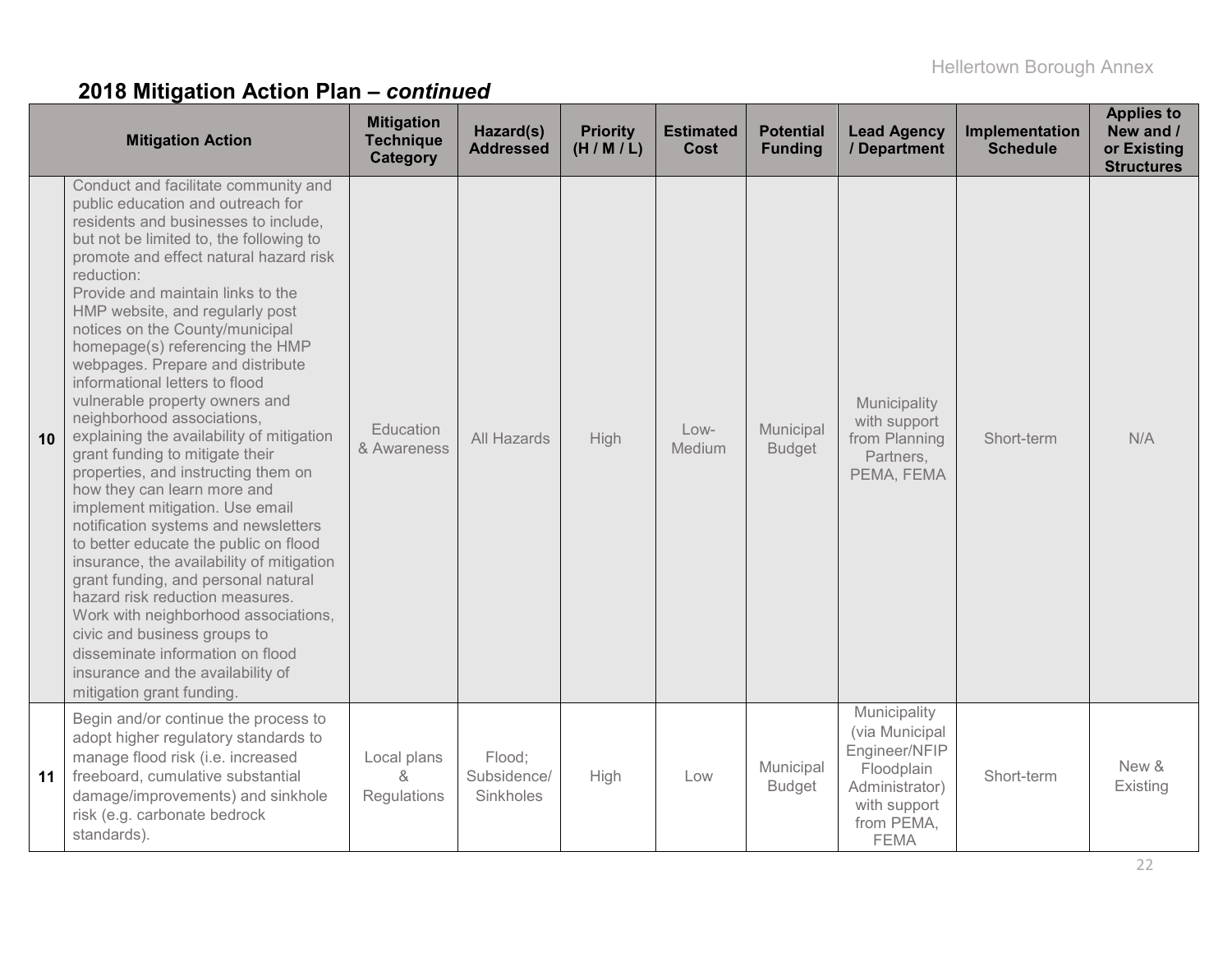|    | <b>Mitigation Action</b>                                                                                                                                                                                                                                                                                                                                                                                     | <b>Mitigation</b><br><b>Technique</b><br><b>Category</b> | Hazard(s)<br><b>Addressed</b> | <b>Priority</b><br>(H/M/L) | <b>Estimated</b><br>Cost | <b>Potential</b><br><b>Funding</b> | <b>Lead Agency</b><br>/ Department                                                      | Implementation<br><b>Schedule</b>       | <b>Applies to</b><br>New and /<br>or Existing<br><b>Structures</b> |
|----|--------------------------------------------------------------------------------------------------------------------------------------------------------------------------------------------------------------------------------------------------------------------------------------------------------------------------------------------------------------------------------------------------------------|----------------------------------------------------------|-------------------------------|----------------------------|--------------------------|------------------------------------|-----------------------------------------------------------------------------------------|-----------------------------------------|--------------------------------------------------------------------|
| 12 | Determine if a Community Assistance<br>Visit (CAV) or Community Assistance<br>Contact (CAC) is needed, and<br>schedule if needed.                                                                                                                                                                                                                                                                            | Local plans<br>$\alpha$<br>Regulations                   | Flood                         | Medium                     | Low                      | Municipal<br><b>Budget</b>         | <b>NFIP</b><br>Floodplain<br>Administrator<br>with support<br>from PADEP,<br>PEMA, FEMA | Short-term                              | N/A                                                                |
| 13 | Have designated NFIP Floodplain<br>Administrator (FPA) become a<br>Certified Floodplain Manager through<br>the ASFPM and/or pursue relevant<br>continuing education training such as<br>FEMA Benefit-Cost Analysis.                                                                                                                                                                                          | Local plans<br>&<br>Regulations                          | Flood                         | High                       | Low                      | Municipal<br><b>Budget</b>         | <b>NFIP</b><br>Floodplain<br>Administrator                                              | Short-term<br>(depending on<br>funding) | N/A                                                                |
| 14 | Participate in the Community Rating<br>System (CRS) to further manage flood<br>risk and reduce flood insurance<br>premiums for NFIP policyholders. This<br>shall start with the submission to<br>FEMA-DHS of a Letter of Intent to join<br>CRS, followed by the completion and<br>submission of an application to the<br>program once the community's current<br>compliance with the NFIP is<br>established. | Local plans<br>&<br><b>Regulations</b>                   | Flood                         | Medium                     | Low                      | Municipal<br><b>Budget</b>         | <b>NFIP</b><br>Floodplain<br>Administrator<br>with support<br>from PADEP,<br>PEMA, FEMA | Short-term                              | N/A                                                                |
| 15 | Obtain and archive elevation<br>certificates for NFIP compliance.                                                                                                                                                                                                                                                                                                                                            | Local plans<br>ጼ<br>Regulations                          | Flood                         | High                       | Low                      | Municipal<br><b>Budget</b>         | <b>NFIP</b><br>Floodplain<br>Administrator                                              | Ongoing                                 | N/A                                                                |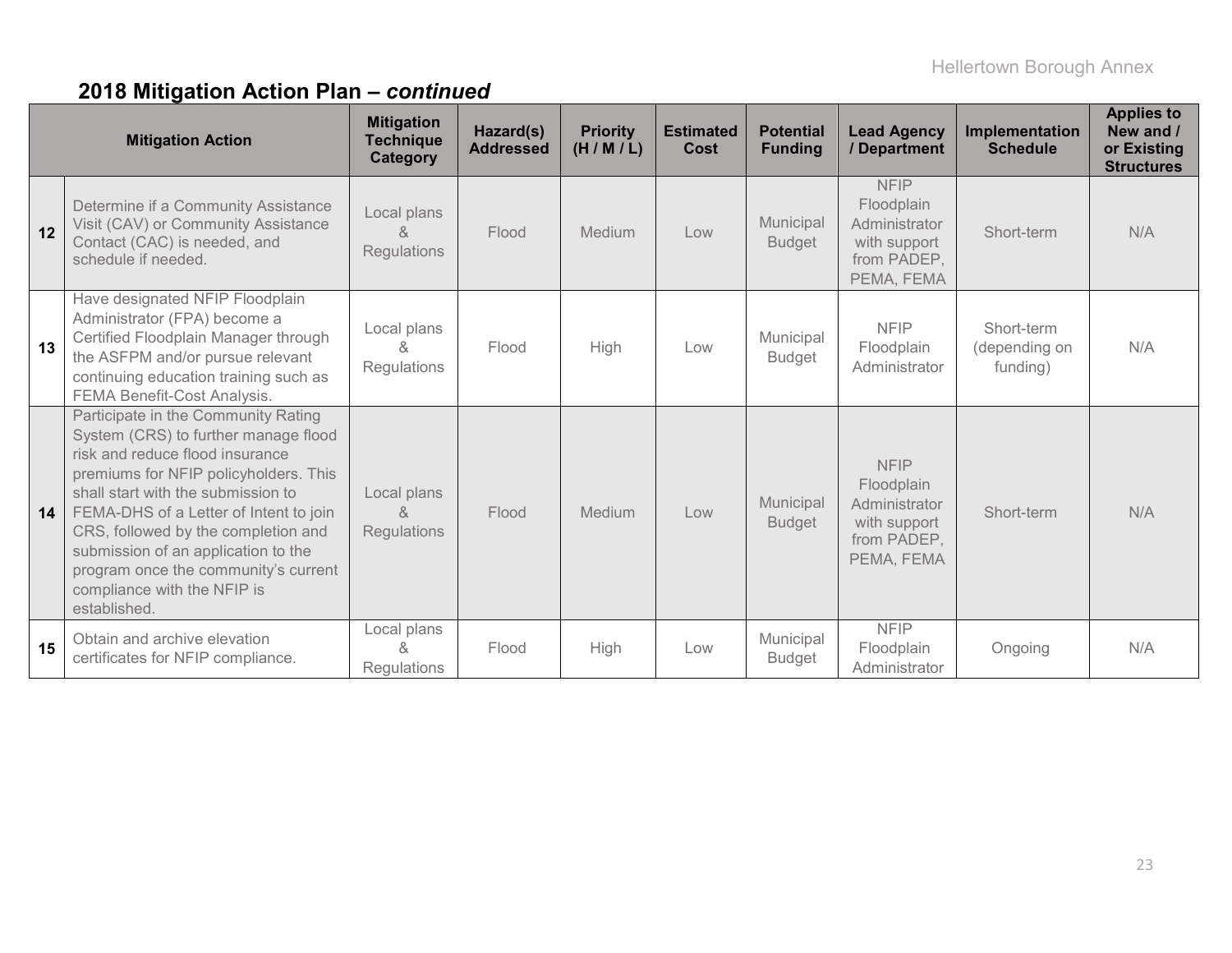|    | <b>Mitigation Action</b>                                                                                                                                                                                                                                                          | <b>Mitigation</b><br><b>Technique</b><br>Category | Hazard(s)<br><b>Addressed</b> | <b>Priority</b><br>(H/M/L) | <b>Estimated</b><br>Cost                  | <b>Potential</b><br><b>Funding</b>                                 | Lead Agency /<br><b>Department</b>                                                                                                                                               | Implementation<br><b>Schedule</b>                  | <b>Applies to</b><br>New and /<br>or Existing<br><b>Structures</b> |
|----|-----------------------------------------------------------------------------------------------------------------------------------------------------------------------------------------------------------------------------------------------------------------------------------|---------------------------------------------------|-------------------------------|----------------------------|-------------------------------------------|--------------------------------------------------------------------|----------------------------------------------------------------------------------------------------------------------------------------------------------------------------------|----------------------------------------------------|--------------------------------------------------------------------|
| 16 | Continue to support the<br>implementation, monitoring,<br>maintenance, and updating of this<br>Plan, as defined in Section 7.0                                                                                                                                                    | All<br>categories                                 | All Hazards                   | <b>High</b>                | $Low -$<br>High (for<br>5-year<br>update) | Municipal<br><b>Budget</b>                                         | Municipality (via<br>mitigation<br>planning point of<br>contacts)<br>with support<br>from Planning<br><b>Partners</b><br>(through their<br>Points of<br>Contact),<br><b>PEMA</b> | Ongoing                                            | New &<br>Existing                                                  |
| 17 | Complete the ongoing updates of the<br><b>Comprehensive Emergency</b><br><b>Management Plans</b>                                                                                                                                                                                  | Local plans<br>&<br>Regulations                   | All Hazards                   | High                       | Low                                       | Municipal<br><b>Budget</b>                                         | Municipality with<br>support from<br><b>PEMA</b>                                                                                                                                 | Ongoing                                            | New &<br>Existing                                                  |
| 18 | Create/enhance/maintain mutual aid<br>agreements with neighboring<br>communities for continuity of<br>operations.                                                                                                                                                                 | All<br>categories                                 | All Hazards                   | High                       | Low                                       | Municipal<br><b>Budget</b>                                         | Municipality with<br>support from<br>surrounding<br>municipalities<br>and County                                                                                                 | Ongoing                                            | New &<br>Existing                                                  |
| 19 | Develop and maintain capabilities to<br>process FEMA/PEMA paperwork after<br>disasters; qualified damage<br>assessment personnel - Improve post-<br>disaster capabilities - damage<br>assessment; FEMA/PEMA paperwork<br>compilation, submissions, record<br>keeping.             | Education<br>& Awareness                          | All Hazards                   | Medium                     | Medium                                    | Municipal<br><b>Budget</b>                                         | Municipality<br>with support<br>from County,<br>PEMA, FEMA                                                                                                                       | Short-term                                         | N/A                                                                |
| 20 | Work with regional agencies (i.e.<br>County and PEMA) to help develop<br>damage assessment capabilities at the<br>local level through such things as<br>training programs, certification of<br>qualified individuals (e.g.<br>Code officials, floodplain managers,<br>engineers). | Education<br>& Awareness                          | <b>All Hazards</b>            | Medium                     | Medium                                    | Local<br>budget,<br><b>FEMA</b><br><b>HMA</b><br>grant<br>programs | Municipality<br>with support<br>from County,<br><b>PEMA</b>                                                                                                                      | Short-, long-<br>term<br>(depending on<br>funding) | N/A                                                                |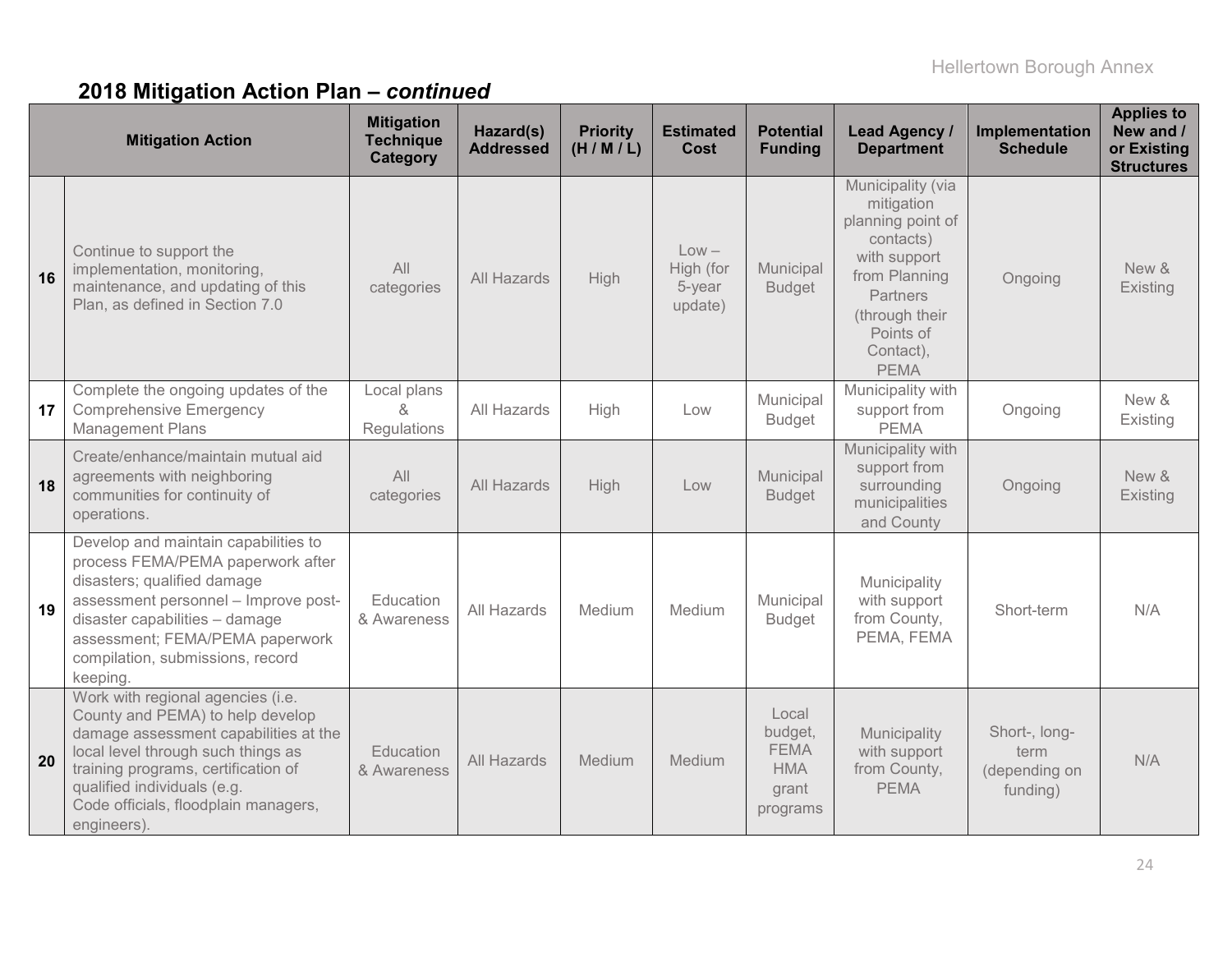| <b>Mitigation Action</b> |                                                                                                                                                                                                       | <b>Mitigation</b><br><b>Technique</b><br><b>Category</b> | Hazard(s)<br><b>Addressed</b>                          | <b>Priority</b><br>(H/M/L) | <b>Estimated</b><br>Cost | <b>Potential</b><br><b>Funding</b> | Lead Agency /<br><b>Department</b>                                               | Implementation<br><b>Schedule</b> | <b>Applies to</b><br>New and /<br>or Existing<br><b>Structures</b> |
|--------------------------|-------------------------------------------------------------------------------------------------------------------------------------------------------------------------------------------------------|----------------------------------------------------------|--------------------------------------------------------|----------------------------|--------------------------|------------------------------------|----------------------------------------------------------------------------------|-----------------------------------|--------------------------------------------------------------------|
| 21                       | Amend stormwater management<br>ordinances to regulate development of<br>upland areas in order to reduce<br>stormwater runoff - coordinate with<br>Lower Saucon Township.                              | Local plans<br>&<br>Regulations                          | Flood                                                  | High                       | \$10,000                 | Unknown                            | Planning/Zoning                                                                  | 2 to 3 years                      | N/A                                                                |
| 22                       | Develop standards and protocols for<br>storage, management, transport and<br>inventory of hazardous materials<br>within the Borough.                                                                  | Education<br>& Awareness                                 | Environmen<br>tal<br>Hazards/<br>Explosion             | High                       | \$30,000                 | Unknown                            | EMS/Planning/<br>Zoning                                                          | 5 years                           | N/A                                                                |
| 23                       | Coordinate with the County<br><b>Emergency Management Agency and</b><br>PA Department of Health, which is<br>responsible for setting up points of<br>distribution and providers for<br>immunizations. | Local plans<br>ጼ<br>Regulations                          | Pandemic<br>and<br>Infectious<br><b>Disease</b>        | Medium                     | Low                      | Municipal<br><b>Budget</b>         | Municipality,<br>working with<br>County EMA<br>and PA<br>Department of<br>Health | Ongoing                           | N/A                                                                |
| 24                       | Devise an employee vaccination and<br>immunization plan to prevent an<br>outbreak within the municipal<br>employee ranks.                                                                             | Local plans<br>&<br><b>Regulations</b>                   | Pandemic<br>and<br><b>Infectious</b><br><b>Disease</b> | Medium                     | Low                      | Municipal<br><b>Budget</b>         | Municipality                                                                     | Short-term                        | N/A                                                                |
| 25                       | Devise a municipal continuity of<br>operations plan to keep essential<br>services running in the event that a<br>significant portion of the workforce is<br>affected.                                 | Local plans<br>&<br>Regulations                          | Pandemic<br>and<br>Infectious<br><b>Disease</b>        | Medium                     | Low                      | Municipal<br><b>Budget</b>         | Municipality                                                                     | Short-term                        | N/A                                                                |
| 26                       | Devise a public education and<br>outreach plan regarding disease<br>prevention.                                                                                                                       | Education<br>& awareness                                 | Pandemic<br>and<br><b>Infectious</b><br><b>Disease</b> | Medium                     | Low                      | Municipal<br><b>Budget</b>         | Municipality                                                                     | Ongoing                           | N/A                                                                |
| 27                       | Provide education and outreach to<br>residents regarding how to prevent the<br>spread of invasive species, including<br>quarantine procedures.                                                        | Education<br>& awareness                                 | Invasive<br>Species                                    | High                       | Low                      | Municipal<br><b>Budget</b>         | Municipality                                                                     | Ongoing                           | N/A                                                                |